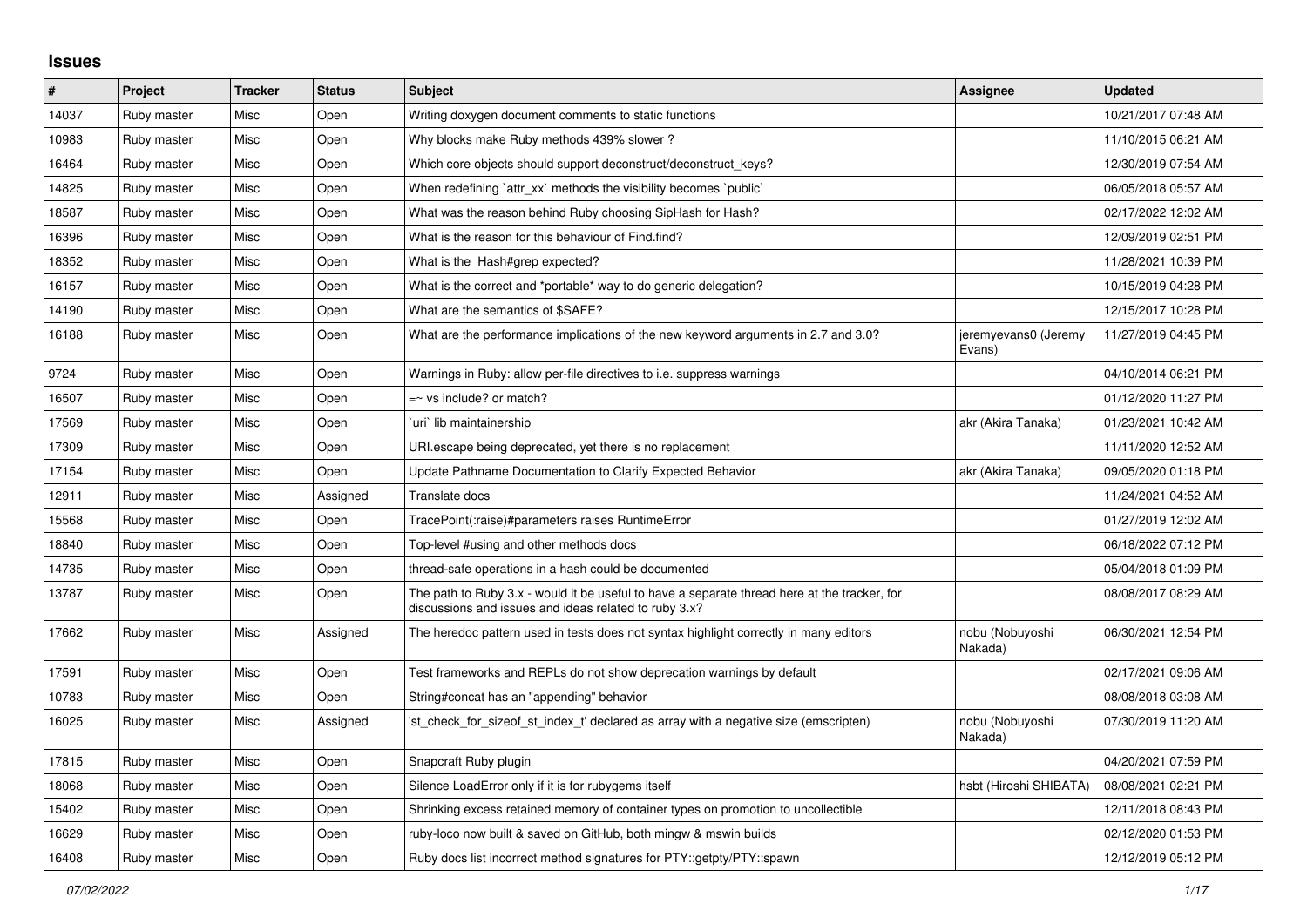| $\vert$ # | Project     | <b>Tracker</b> | <b>Status</b> | <b>Subject</b>                                                                                                             | <b>Assignee</b>              | <b>Updated</b>      |
|-----------|-------------|----------------|---------------|----------------------------------------------------------------------------------------------------------------------------|------------------------------|---------------------|
| 14149     | Ruby master | Misc           | Open          | Ruby Birthday Thread - 25th years anniversary                                                                              |                              | 12/02/2017 01:40 AM |
| 13968     | Ruby master | Misc           | Open          | [Ruby 3.x perhaps] - A (minimal?) static variant of ruby                                                                   |                              | 01/14/2018 03:24 PM |
| 16895     | Ruby master | Misc           | Open          | Request for cooperation: Try your applications/libraries with master branch and debug options                              |                              | 05/15/2020 11:51 PM |
| 11295     | Ruby master | Misc           | Open          | Request for comments about error messages                                                                                  |                              | 10/22/2015 09:12 AM |
| 16747     | Ruby master | Misc           | Assigned      | Repository reorganization request                                                                                          | nobu (Nobuyoshi<br>Nakada)   | 05/22/2020 01:30 PM |
| 10541     | Ruby master | Misc           | Open          | Remove shorthand string interpolation syntax                                                                               | matz (Yukihiro<br>Matsumoto) | 10/08/2015 05:44 PM |
| 18371     | Ruby master | Misc           | Assigned      | Release branches (release information in general)                                                                          | naruse (Yui NARUSE)          | 03/23/2022 10:32 PM |
| 15802     | Ruby master | Misc           | Open          | Reduce the minimum string buffer size from 127 to 63 bytes                                                                 | ko1 (Koichi Sasada)          | 07/30/2019 04:04 AM |
| 17376     | Ruby master | Misc           | Assigned      | Reduce number of GitHub Actions                                                                                            | shyouhei (Shyouhei<br>Urabe) | 12/10/2020 11:50 AM |
| 17053     | Ruby master | Misc           | Open          | RDoc for Hash Keys                                                                                                         |                              | 07/28/2020 01:21 AM |
| 14692     | Ruby master | Misc           | Open          | Question: Ruby stdlib's Option Parser                                                                                      | nobu (Nobuyoshi<br>Nakada)   | 04/22/2018 05:53 AM |
| 18420     | Ruby master | Misc           | Open          | Question about how to handle IO.pipe reader and writer when forking                                                        |                              | 12/22/2021 12:04 AM |
| 18761     | Ruby master | Misc           | Open          | provide an example wasm project                                                                                            | katei (Yuta Saito)           | 05/23/2022 11:01 AM |
| 13804     | Ruby master | Misc           | Open          | Protected methods cannot be overridden                                                                                     |                              | 08/10/2017 09:41 PM |
| 18150     | Ruby master | Misc           | Open          | Proposal: Deprecate leading zero syntax to declare octals, since it's extremely confusing (and<br>Python 3 removed it too) |                              | 09/04/2021 03:21 AM |
| 17565     | Ruby master | Misc           | Open          | Prefer use of access(2) in rb_file_load_ok() to check for existence of require'd files                                     |                              | 01/21/2021 08:52 PM |
| 16487     | Ruby master | Misc           | Open          | Potential for SIMD usage in ruby-core                                                                                      |                              | 01/16/2020 05:25 AM |
| 17586     | Ruby master | Misc           | Open          | Please run Windows CI in all std-lib repos                                                                                 |                              | 01/28/2021 02:34 PM |
| 10628     | Ruby master | Misc           | Open          | Peformance of URI module                                                                                                   | naruse (Yui NARUSE)          | 12/26/2014 04:08 PM |
| 10791     | Ruby master | Misc           | Assigned      | [PATCH 1/1] Remove unnecessary passing value from doc for Observable                                                       |                              | 08/10/2018 10:51 AM |
| 13634     | Ruby master | Misc           | Open          | NilClass is lying about respond_to?(:clone)                                                                                |                              | 06/06/2017 08:27 AM |
| 16114     | Ruby master | Misc           | Open          | Naming of "beginless range"                                                                                                |                              | 10/08/2019 03:06 PM |
| 16267     | Ruby master | Misc           | Open          | MinGW CI - add to Actions?                                                                                                 |                              | 10/21/2019 01:10 AM |
| 18888     | Ruby master | Misc           | Open          | Migrate ruby-lang.org mail services to Google Domains and Google Workspace                                                 |                              | 06/30/2022 09:14 PM |
| 14770     | Ruby master | Misc           | Open          | [META] DevelopersMeeting                                                                                                   |                              | 05/17/2018 12:28 PM |
| 16124     | Ruby master | Misc           | Assigned      | Let the transient heap belong to objspace                                                                                  | ko1 (Koichi Sasada)          | 11/18/2019 08:48 AM |
| 15007     | Ruby master | Misc           | Open          | Let all Init_xxx and extension APIs frequently called from init code paths be considered cold                              | naruse (Yui NARUSE)          | 12/06/2018 11:05 AM |
| 16160     | Ruby master | Misc           | Open          | Lazy init thread local storage                                                                                             |                              | 09/22/2019 01:55 AM |
| 18725     | Ruby master | Misc           | Open          | IO#write and IO#wait_writable block for write pipe if read pipe is closed in other thread on<br>OpenBSD                    |                              | 04/13/2022 11:20 PM |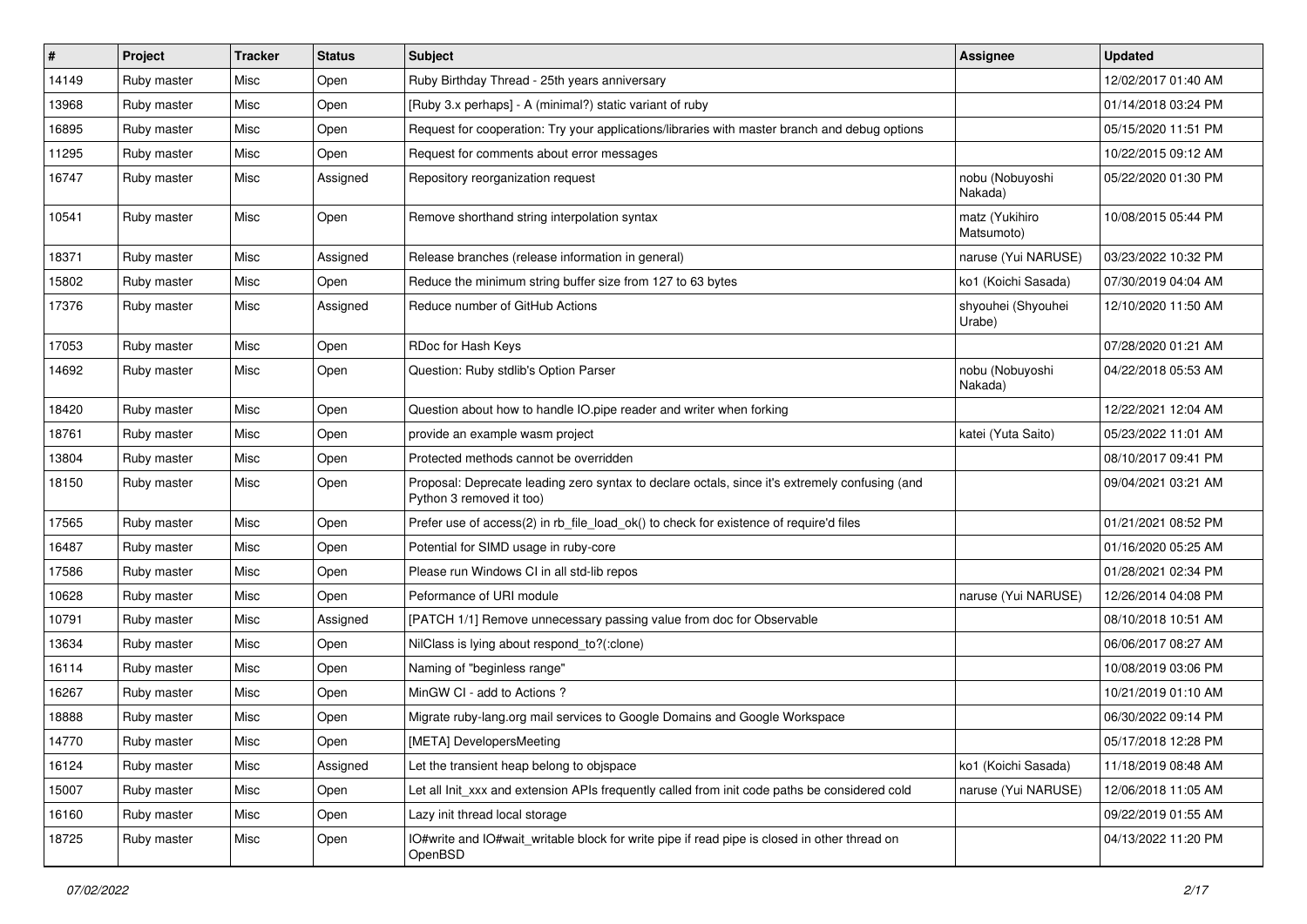| $\vert$ # | Project     | <b>Tracker</b> | <b>Status</b> | <b>Subject</b>                                                                                                                      | <b>Assignee</b>                 | <b>Updated</b>      |
|-----------|-------------|----------------|---------------|-------------------------------------------------------------------------------------------------------------------------------------|---------------------------------|---------------------|
| 10513     | Ruby master | Misc           | Open          | instance_eval yields the receiver, but is documented to yield no arguments                                                          | zzak (Zachary Scott)            | 11/14/2014 10:29 PM |
| 12751     | Ruby master | Misc           | Open          | Incompatibility of Ruby 3                                                                                                           |                                 | 09/14/2016 12:48 PM |
| 16512     | Ruby master | Misc           | Assigned      | Improving `www.ruby-lang.org` reference by merging with `rubyreferences.github.io`                                                  | zverok (Victor Shepelev)        | 02/01/2022 12:28 PM |
| 15744     | Ruby master | Misc           | Open          | Improvement needed to documentation of 'Literals'                                                                                   |                                 | 06/24/2019 02:27 AM |
| 17199     | Ruby master | Misc           | Open          | id outputed by inspect and to_s output does not allow to find actual object_id and vice-versa                                       |                                 | 10/20/2020 09:35 PM |
| 16436     | Ruby master | Misc           | Open          | hash missing #last method, make it not so consistent (it has #first)                                                                |                                 | 01/06/2021 09:47 AM |
| 15431     | Ruby master | Misc           | Open          | Hashes and arrays should not require commas to seperate values when using new lines                                                 |                                 | 12/18/2018 11:05 AM |
| 10312     | Ruby master | Misc           | Open          | Give people more control over how the ruby parser sees code and lexical code elements<br>(valid/invalid - toggle options) + macros  |                                 | 01/20/2016 05:14 PM |
| 15136     | Ruby master | Misc           | Open          | Fix - Wparentheses warnings                                                                                                         |                                 | 09/20/2018 09:41 AM |
| 18082     | Ruby master | Misc           | Open          | FileUtils.remove_entry_secure has inconsistent document                                                                             |                                 | 08/17/2021 04:26 PM |
| 13209     | Ruby master | Misc           | Open          | fact.rb in ruby/sample variations                                                                                                   |                                 | 02/14/2017 12:10 AM |
| 15806     | Ruby master | Misc           | Assigned      | Explicitly initialise encodings on init to remove branches on encoding lookup                                                       | nobu (Nobuyoshi<br>Nakada)      | 08/29/2019 04:29 AM |
| 18891     | Ruby master | Misc           | Open          | Expand tabs in C code                                                                                                               |                                 | 07/02/2022 02:17 PM |
| 11355     | Ruby master | Misc           | Open          | Exceptions inheriting from Timeout:: Error should behave the same way                                                               |                                 | 07/15/2015 04:59 PM |
| 17174     | Ruby master | Misc           | Open          | 'Error relocating, symbol not found" error when compiling a native extension on Alpine with Ruby<br>$>=2.4$                         |                                 | 10/06/2020 11:19 AM |
| 10424     | Ruby master | Misc           | Open          | Error message when sorting NaN                                                                                                      |                                 | 10/25/2014 02:13 PM |
| 16235     | Ruby master | Misc           | Open          | ENV.assoc spec test does not test invalid name                                                                                      |                                 | 10/05/2019 10:53 PM |
| 17637     | Ruby master | Misc           | Open          | Endless ranges with 'nil' boundary weird behavior                                                                                   |                                 | 02/19/2021 07:57 AM |
| 15510     | Ruby master | Misc           | Open          | Easter egg in Thread.handle_interrupt                                                                                               |                                 | 01/05/2019 11:53 PM |
| 11783     | Ruby master | Misc           | Open          | Do you have any idea if you have a budgets?                                                                                         |                                 | 05/16/2019 09:06 PM |
| 16659     | Ruby master | Misc           | Open          | Documentation on Regexp missing for absence pattern (?~pat)                                                                         |                                 | 02/27/2020 04:16 PM |
| 13622     | Ruby master | Misc           | Assigned      | Documentation missing                                                                                                               | stomar (Marcus<br>Stollsteimer) | 06/03/2017 07:27 AM |
| 15654     | Ruby master | Misc           | Open          | Documentation for Complex is wrong or misleading                                                                                    |                                 | 03/11/2019 11:55 AM |
| 15249     | Ruby master | Misc           | Open          | Documentation for attr_accessor and attr_reader should be corrected                                                                 |                                 | 10/23/2018 08:09 PM |
| 14673     | Ruby master | Misc           | Open          | Documentation for `Array#drop` / `drop_while` unclear in regard to modification                                                     |                                 | 04/10/2018 09:51 AM |
| 12595     | Ruby master | Misc           | Open          | Documentation                                                                                                                       |                                 | 07/18/2016 04:39 PM |
| 15224     | Ruby master | Misc           | Open          | [DOCs] Minor inconsistency in class Array #initialize_copy -<br>https://ruby-doc.org/core-2.5.1/Array.html#method-i-initialize_copy |                                 | 10/13/2018 02:26 PM |
| 13497     | Ruby master | Misc           | Open          | Docs, code samples, Ripper example                                                                                                  |                                 | 04/23/2017 04:27 AM |
| 16803     | Ruby master | Misc           | Open          | Discussion: those internal macros reside in public API headers                                                                      |                                 | 05/14/2020 12:27 PM |
| 16130     | Ruby master | Misc           | Open          | [Discussion / Ideas] Finding a good name for the concept of/behind guilds - primarily the NAME                                      |                                 | 08/27/2019 04:00 PM |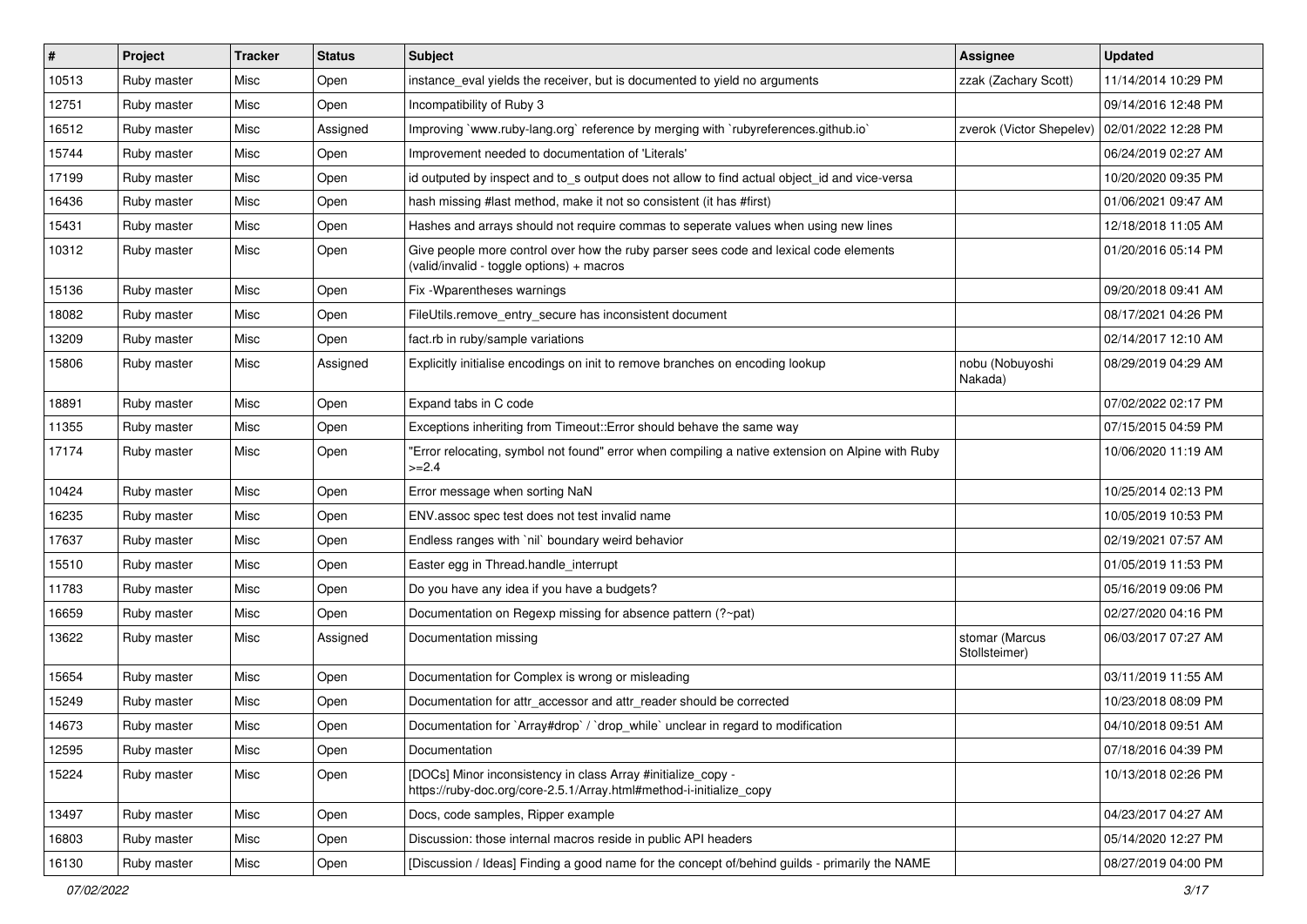| $\vert$ # | Project     | <b>Tracker</b> | <b>Status</b> | Subject                                                                                     | <b>Assignee</b>              | <b>Updated</b>      |
|-----------|-------------|----------------|---------------|---------------------------------------------------------------------------------------------|------------------------------|---------------------|
| 18836     | Ruby master | Misc           | Open          | DevMeeting-2022-07-21                                                                       |                              | 06/30/2022 03:26 AM |
| 16630     | Ruby master | Misc           | Assigned      | Deprecate pub/ruby/*snapshot* and use pub/ruby/snapshot/* instead                           | matz (Yukihiro<br>Matsumoto) | 02/27/2020 09:52 AM |
| 9136      | Ruby master | Misc           | Assigned      | Deprecated Enumerator.new(object, method) bad for BasicObject                               | zzak (Zachary Scott)         | 11/23/2013 03:58 AM |
| 15418     | Ruby master | Misc           | Open          | Date.parse('2018')                                                                          |                              | 12/15/2018 09:17 PM |
| 17502     | Ruby master | Misc           | Open          | C vs Ruby                                                                                   | ko1 (Koichi Sasada)          | 12/02/2021 07:53 PM |
| 17683     | Ruby master | Misc           | Open          | Current status of beginless range (experimental or not)                                     |                              | 06/05/2021 07:22 AM |
| 13072     | Ruby master | Misc           | Open          | Current state of date standard library                                                      |                              | 09/02/2017 05:38 PM |
| 14760     | Ruby master | Misc           | Open          | cross-thread IO#close semantics                                                             | matz (Yukihiro<br>Matsumoto) | 05/17/2018 08:21 AM |
| 16805     | Ruby master | Misc           | Assigned      | Coroutine's license is unclear                                                              | ReiOdaira (Rei Odaira)       | 07/01/2021 10:09 PM |
| 17137     | Ruby master | Misc           | Open          | Cooperation on maintaining official docker ruby images                                      |                              | 09/02/2020 05:03 PM |
| 9516      | Ruby master | Misc           | Open          | Consolidate all deprecation messages to one or more helper methods                          |                              | 02/13/2014 05:11 PM |
| 10560     | Ruby master | Misc           | Assigned      | confusion between $x=x+y$ , $x+=y$ , x.concat(y) and y.each{ z  $x<}$                       | zzak (Zachary Scott)         | 01/05/2018 09:02 PM |
| 16346     | Ruby master | Misc           | Open          | Confusing macro name: RUBY_MARK_NO_PIN_UNLESS_NULL                                          |                              | 11/13/2019 07:39 AM |
| 12277     | Ruby master | Misc           | Open          | Coding rule: colum number                                                                   |                              | 04/13/2016 06:32 PM |
| 17390     | Ruby master | Misc           | Open          | Class and method-level docs for Ractor                                                      |                              | 12/13/2020 06:33 PM |
| 15487     | Ruby master | Misc           | Assigned      | Clarify default gems maintanance policy                                                     | hsbt (Hiroshi SHIBATA)       | 12/30/2018 08:42 PM |
| 11570     | Ruby master | Misc           | Open          | Clarify autoload chaining behavior                                                          |                              | 10/06/2015 04:52 PM |
| 17829     | Ruby master | Misc           | Open          | Clang/LLVM correctness of x64-mingw32 build (`shorten-64-to-32` warnings)                   |                              | 04/26/2021 04:23 PM |
| 17720     | Ruby master | Misc           | Assigned      | Cirrus CI to check non-x86_64 architecture cases by own machines                            | jaruga (Jun Aruga)           | 09/26/2021 10:24 AM |
| 18726     | Ruby master | Misc           | Open          | CI Error on c99 and c2x                                                                     | shyouhei (Shyouhei<br>Urabe) | 04/19/2022 09:05 AM |
| 16750     | Ruby master | Misc           | Open          | Change typedef of VALUE for better type checking                                            |                              | 04/03/2020 02:34 AM |
| 9832      | Ruby master | Misc           | Open          | better concurrency in threads                                                               |                              | 05/12/2014 12:33 PM |
| 16671     | Ruby master | Misc           | Open          | <b>BASERUBY</b> version policy                                                              |                              | 03/05/2020 01:11 AM |
| 16678     | Ruby master | Misc           | Open          | Array#values_at has unintuitive behavior when supplied a range starting with negative index |                              | 03/09/2020 02:06 PM |
| 17399     | Ruby master | Misc           | Open          | Are endless methods experimental?                                                           |                              | 12/22/2020 07:05 PM |
| 14917     | Ruby master | Misc           | Assigned      | Add RDoc documents to tar ball                                                              | aycabta (aycabta .)          | 07/21/2018 09:29 AM |
| 15202     | Ruby master | Misc           | Open          | Adding Coverity Scan to CI to see the result casually                                       |                              | 10/25/2018 10:50 AM |
| 18248     | Ruby master | Misc           | Open          | Add Feature Triaging Guide                                                                  |                              | 10/12/2021 03:21 PM |
| 15514     | Ruby master | Misc           | Open          | Add documentation for implicit array decomposition                                          |                              | 01/10/2019 04:43 PM |
| 14768     | Ruby master | Misc           | Open          | Add documentation for    and &&                                                             |                              | 05/17/2018 09:45 AM |
| 18404     | Ruby master | Misc           | Open          | 3.1 documentation problems tracking ticket                                                  |                              | 12/24/2021 03:59 PM |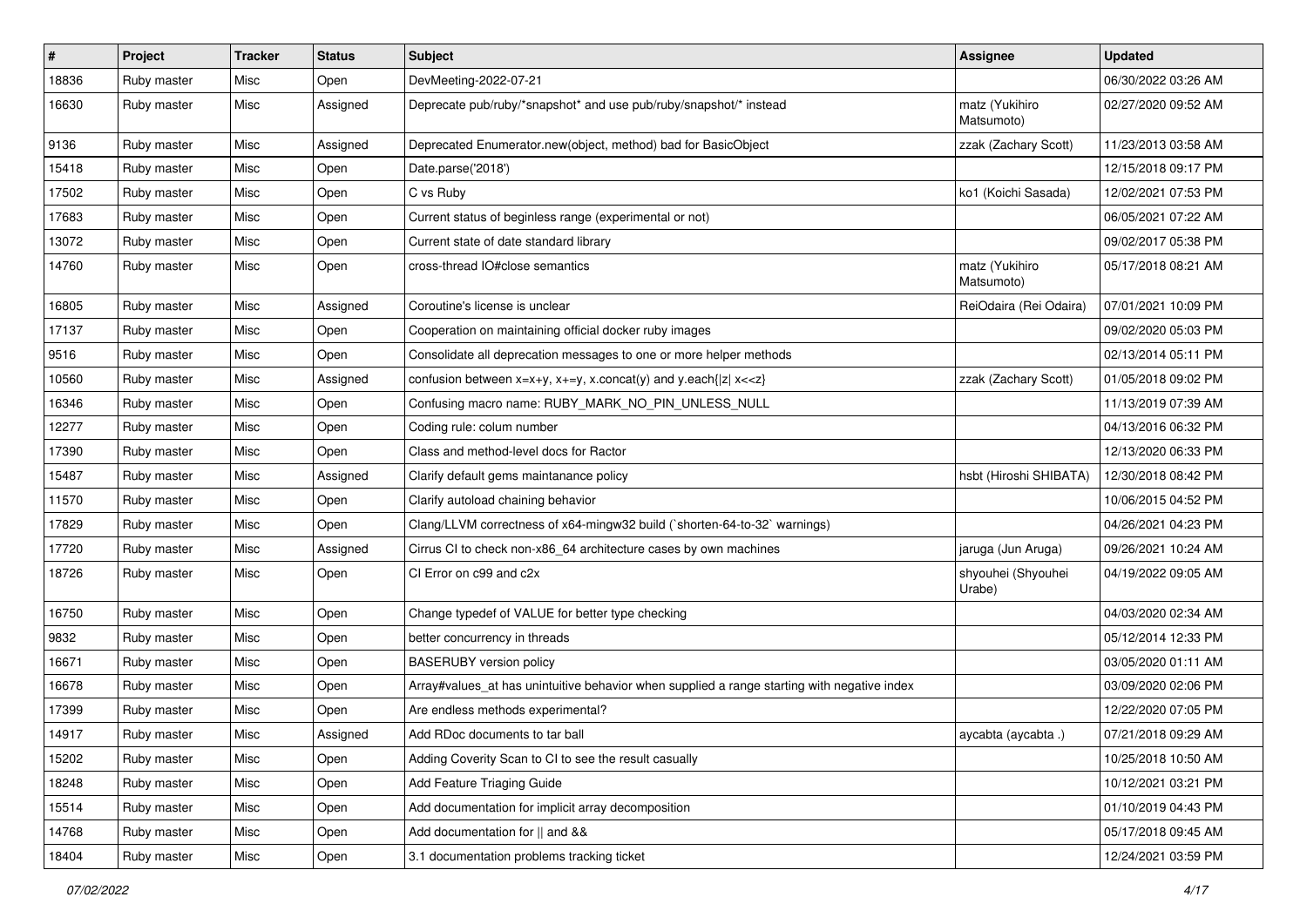| $\vert$ # | Project     | <b>Tracker</b> | <b>Status</b> | Subject                                                                                                            | Assignee                              | <b>Updated</b>      |
|-----------|-------------|----------------|---------------|--------------------------------------------------------------------------------------------------------------------|---------------------------------------|---------------------|
| 17422     | Ruby master | Misc           | Open          | 3.0 documentation problems tracking ticket                                                                         |                                       | 12/24/2020 12:51 PM |
| 8061      | Ruby master | Feature        | Open          | 000000000000000                                                                                                    | matz (Yukihiro<br>Matsumoto)          | 12/25/2017 06:15 PM |
| 9816      | Ruby master | Feature        | Assigned      | 00000000000000000000                                                                                               | matz (Yukihiro<br>Matsumoto)          | 10/28/2014 08:29 AM |
| 14800     | Ruby master | Feature        | Open          | Zlib::GzipReader#read does not support 2nd argument                                                                |                                       | 08/26/2019 07:49 PM |
| 18440     | Ruby master | Feature        | Open          | YJIT is enabled if any YJIT tuning options are set                                                                 |                                       | 12/30/2021 08:17 PM |
| 14625     | Ruby master | Feature        | Open          | yield_self accepts an argument, calling to_proc                                                                    |                                       | 03/30/2018 06:52 AM |
| 9401      | Ruby master | Feature        | Open          | Yet another syntax for literal anonymous functions (lambdas)                                                       |                                       | 12/23/2021 11:43 PM |
| 7788      | Ruby master | Feature        | Open          | YAML Tag Schema Support                                                                                            | tenderlovemaking<br>(Aaron Patterson) | 12/25/2017 06:15 PM |
| 11781     | Ruby master | Feature        | Open          | Would it be possible to alias .prepend() towards .unshift() for class Array by default?                            |                                       | 12/09/2015 12:46 PM |
| 16128     | Ruby master | Feature        | Open          | Would it be possible for ruby to warn about case/when menu options separated by a trailing, but<br>accidental ','? |                                       | 08/26/2019 09:56 AM |
| 14723     | Ruby master | Feature        | Open          | [WIP] sleepy GC                                                                                                    |                                       | 05/18/2018 09:13 AM |
| 14348     | Ruby master | Feature        | Open          | win32ole: enable using coclass-es with multiple IDispatch implementations                                          |                                       | 01/10/2018 11:35 AM |
| 9909      | Ruby master | Feature        | Open          | why shouldn't constant lookup check the nesting of module's name                                                   |                                       | 06/07/2014 02:18 AM |
| 17550     | Ruby master | Feature        | Open          | Why no function to get all subdirectories of a directory?                                                          |                                       | 01/18/2021 08:57 AM |
| 18291     | Ruby master | Feature        | Open          | When use $=\sim$ with named group, if regex is on the right side, variable not defined.                            |                                       | 11/06/2021 12:36 PM |
| 16971     | Ruby master | Feature        | Open          | weak_ref&.some_method should behave like object&.some_method                                                       |                                       | 06/19/2020 03:17 PM |
| 15817     | Ruby master | Feature        | Open          | Warnings for undef_method and remove_method on initialize()                                                        |                                       | 05/02/2019 09:11 AM |
| 16755     | Ruby master | Feature        | Open          | warning: `if' at the end of line without an expression                                                             |                                       | 04/03/2020 11:28 PM |
| 10728     | Ruby master | Feature        | Open          | Warning for Fixnum#size to use RbConfig::SIZEOF['long']                                                            |                                       | 01/11/2015 04:23 PM |
| 9613      | Ruby master | Feature        | Open          | Warn about unsafe ossl ciphers                                                                                     |                                       | 09/13/2015 03:27 AM |
| 6613      | Ruby master | Feature        | Assigned      | VT_RECORD, IRecordInfo Support in WIN32OLE                                                                         | suke (Masaki Suketa)                  | 12/25/2017 06:15 PM |
| 12589     | Ruby master | Feature        | Open          | VM performance improvement proposal                                                                                |                                       | 02/20/2018 05:00 AM |
| 8404      | Ruby master | Feature        | Open          | virtual, hooked or read only global variabels for ruby only code too                                               |                                       | 05/14/2013 09:19 PM |
| 14602     | Ruby master | Feature        | Open          | Version of dig that raises error if a key is not present                                                           |                                       | 05/25/2022 12:02 PM |
| 18376     | Ruby master | Feature        | Open          | Version comparison API                                                                                             |                                       | 12/30/2021 10:33 AM |
| 12114     | Ruby master | Feature        | Open          | \$VERBOSE = true is being ignored                                                                                  |                                       | 02/26/2016 02:00 PM |
| 9174      | Ruby master | Feature        | Open          | value receiving block for Hash#has_key?                                                                            |                                       | 11/29/2013 06:33 AM |
| 14079     | Ruby master | Feature        | Open          | Validate argument list without calling method                                                                      |                                       | 11/07/2017 03:20 AM |
| 17355     | Ruby master | Feature        | Assigned      | Using same set of names in or-patterns (pattern matching with $Foo(x)   Bar(x)$ )                                  | ktsj (Kazuki Tsujimoto)               | 09/13/2021 09:11 AM |
| 12086     | Ruby master | Feature        | Open          | using: option for instance_eval etc.                                                                               |                                       | 12/29/2019 07:46 PM |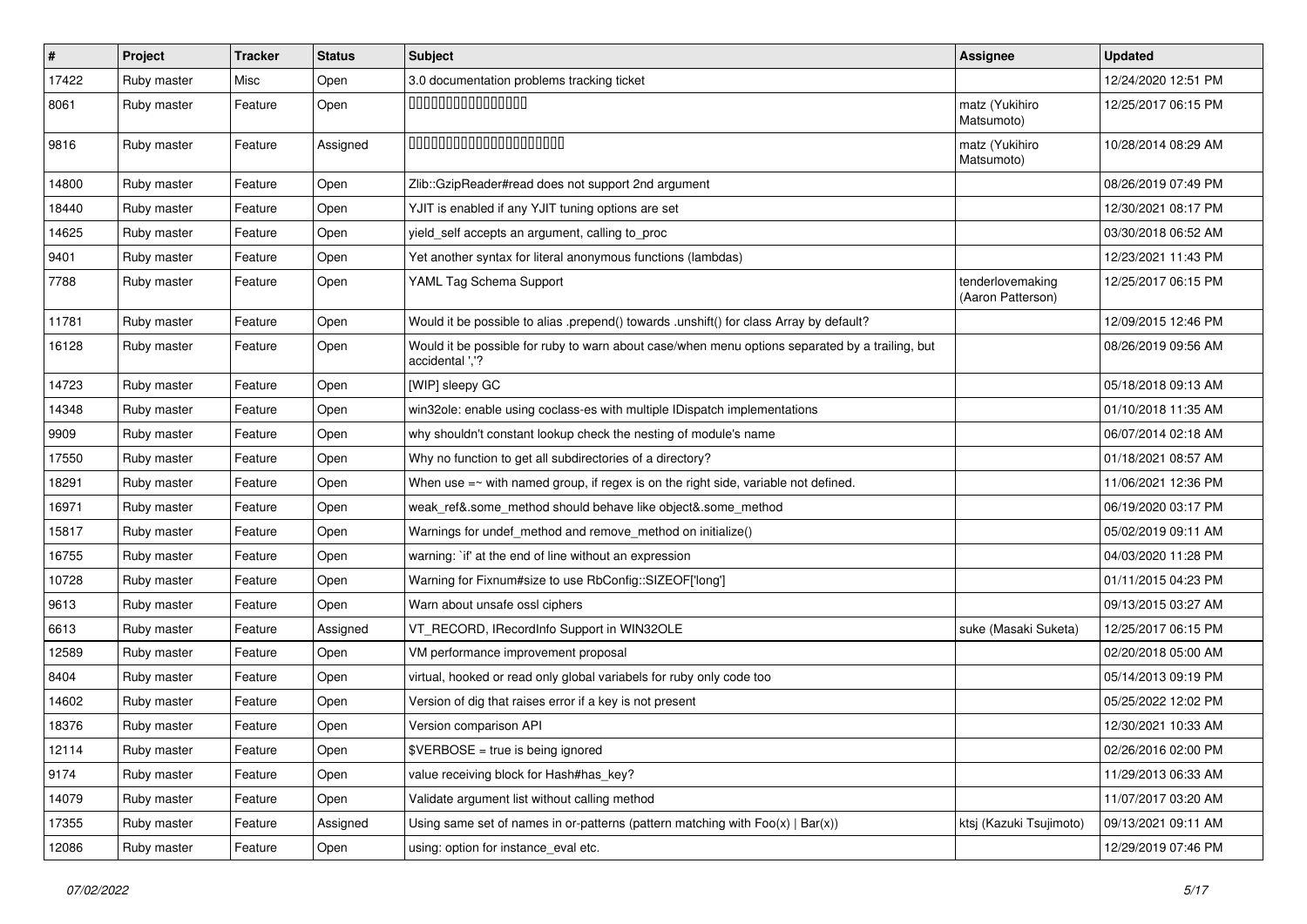| $\vert$ # | Project     | <b>Tracker</b> | <b>Status</b> | Subject                                                                                         | <b>Assignee</b>         | <b>Updated</b>      |
|-----------|-------------|----------------|---------------|-------------------------------------------------------------------------------------------------|-------------------------|---------------------|
| 12435     | Ruby master | Feature        | Open          | Using connect_nonblock to open TCP connections in Net::HTTP#connect                             |                         | 06/06/2016 12:42 AM |
| 12653     | Ruby master | Feature        | Assigned      | Use wide WinAPI for rb_w32_getcwd                                                               | usa (Usaku<br>NAKAMURA) | 09/12/2016 06:35 AM |
| 10371     | Ruby master | Feature        | Open          | Use Thread#handle_interrupt in MonitorMixin                                                     |                         | 12/23/2021 11:43 PM |
| 16684     | Ruby master | Feature        | Open          | Use the word "to" instead of "from" in backtrace                                                |                         | 04/10/2020 07:58 AM |
| 13047     | Ruby master | Feature        | Assigned      | Use String literal instead of `String#+` for multiline pretty-printing of multiline strings     | akr (Akira Tanaka)      | 02/22/2017 07:09 AM |
| 12928     | Ruby master | Feature        | Open          | Use socket conect_timeout in net stdlib for open_timeout                                        |                         | 12/02/2019 09:20 PM |
| 18369     | Ruby master | Feature        | Open          | users.detect(:name, "Dorian") as shorthand for users.detect { $ $ user  user.name == "Dorian" } |                         | 12/03/2021 02:23 PM |
| 10755     | Ruby master | Feature        | Open          | Use rb_define_alias instead of rb_define_method for rb_cHash                                    |                         | 07/27/2021 11:09 AM |
| 14718     | Ruby master | Feature        | Open          | Use jemalloc by default?                                                                        |                         | 03/25/2020 06:38 PM |
| 13881     | Ruby master | Feature        | Open          | Use getcontext/setcontext on OS X                                                               |                         | 09/08/2017 09:13 AM |
| 10251     | Ruby master | Feature        | Open          | URI: Support wildcards (globbing) in no_proxy                                                   |                         | 12/16/2015 05:22 AM |
| 14411     | Ruby master | Feature        | Open          | URI#secure?                                                                                     |                         | 02/11/2018 03:44 PM |
| 18639     | Ruby master | Feature        | Open          | Update Unicode data to Unicode Version 15.0.0                                                   | duerst (Martin Dürst)   | 03/22/2022 07:38 PM |
| 16027     | Ruby master | Feature        | Assigned      | Update Ruby's dtrace / USDT API to match what is exposed via the TracePoint API                 | ko1 (Koichi Sasada)     | 08/03/2019 02:41 AM |
| 11690     | Ruby master | Feature        | Open          | Update Hash during multiple assignment                                                          |                         | 12/10/2015 12:26 PM |
| 17562     | Ruby master | Feature        | Open          | Update - E option in --help                                                                     |                         | 01/19/2021 05:38 PM |
| 15413     | Ruby master | Feature        | Open          | unmarkable C stack (3rd stack)                                                                  |                         | 12/15/2018 01:13 AM |
| 11625     | Ruby master | Feature        | Assigned      | Unlock GVL for SHA1 calculations                                                                |                         | 09/25/2018 11:26 AM |
| 15781     | Ruby master | Feature        | Open          | Unify Method List Introspection?                                                                |                         | 04/21/2019 11:16 PM |
| 17825     | Ruby master | Feature        | Open          | Uniformize Float::INFINITY and Date::infinity.new                                               |                         | 05/04/2021 01:43 AM |
| 18798     | Ruby master | Feature        | Open          | 'UnboundMethod#==' with inherited classes                                                       |                         | 05/25/2022 12:32 AM |
| 10879     | Ruby master | Feature        | Open          | UnboundMethod#to_proc                                                                           |                         | 02/21/2015 07:56 PM |
| 17950     | Ruby master | Feature        | Open          | Unable to pattern-match against a String key                                                    |                         | 06/15/2021 11:42 AM |
| 12625     | Ruby master | Feature        | Open          | TypeError.assert, ArgumentError.assert                                                          |                         | 08/10/2016 04:36 AM |
| 16471     | Ruby master | Feature        | Open          | Two feature requests for WeakRef: get original object, callback feature                         |                         | 01/02/2020 03:44 PM |
| 17566     | Ruby master | Feature        | Open          | Tune thread QoS / efficiency on macOS                                                           |                         | 01/29/2021 09:16 AM |
| 13763     | Ruby master | Feature        | Open          | Trigger "unused variable warning" for unused variables in parameter lists                       |                         | 11/28/2017 04:49 AM |
| 10237     | Ruby master | Feature        | Open          | Transform all elements of one Encoding into another Encoding for Array and Hash                 |                         | 01/05/2018 09:01 PM |
| 8272      | Ruby master | Feature        | Open          | Transfer feature tracking to CommonRuby                                                         |                         | 12/23/2021 11:40 PM |
| 15031     | Ruby master | Feature        | Open          | T_RANGE for testing whether object is a Range                                                   |                         | 08/27/2018 11:45 AM |
| 15854     | Ruby master | Feature        | Open          | Tracing instance variable assignment                                                            | ko1 (Koichi Sasada)     | 07/29/2019 07:13 AM |
| 10589     | Ruby master | Feature        | Open          | [TracePoint API] Make THREAD_{BEGIN, END} events return some context information                |                         | 12/11/2014 04:27 PM |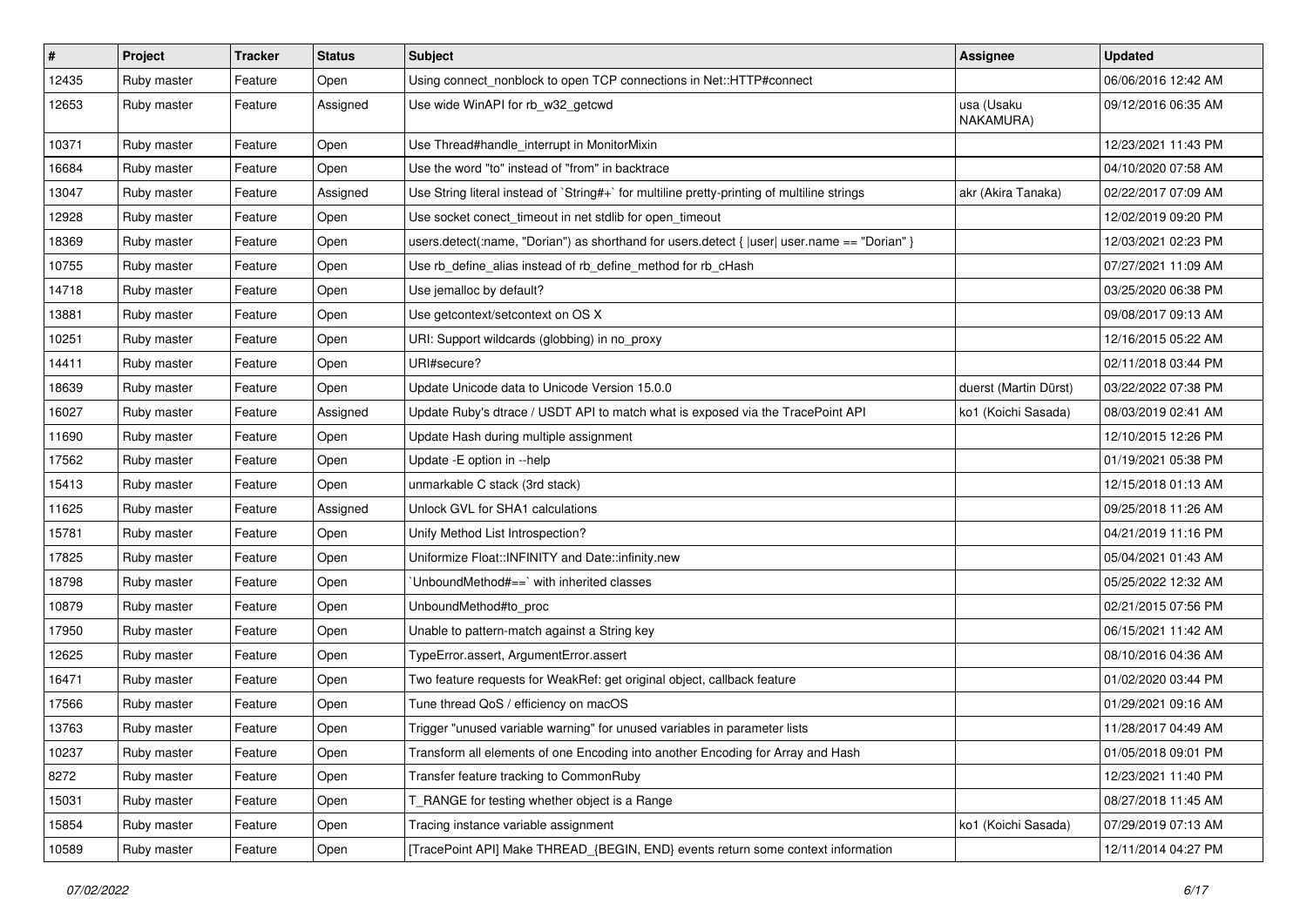| $\pmb{\#}$ | <b>Project</b> | <b>Tracker</b> | <b>Status</b> | <b>Subject</b>                                                                                 | <b>Assignee</b>              | <b>Updated</b>      |
|------------|----------------|----------------|---------------|------------------------------------------------------------------------------------------------|------------------------------|---------------------|
| 16673      | Ruby master    | Feature        | Open          | total_timeout for Net::HTTP                                                                    |                              | 03/07/2020 06:25 AM |
| 10238      | Ruby master    | Feature        | Open          | todo: remove dependency on malloc usable size                                                  | ko1 (Koichi Sasada)          | 12/10/2020 09:20 AM |
| 10519      | Ruby master    | Feature        | Open          | <b>TLS Renegotiation</b>                                                                       |                              | 09/13/2015 03:29 AM |
| 16637      | Ruby master    | Feature        | Open          | Time#to s and Date#to s accept strftime format string                                          |                              | 02/17/2020 09:46 PM |
| 12173      | Ruby master    | Feature        | Open          | Time#till_now                                                                                  |                              | 03/16/2016 10:19 AM |
| 17363      | Ruby master    | Feature        | Assigned      | Timeouts                                                                                       | ko1 (Koichi Sasada)          | 05/14/2022 09:06 AM |
| 18033      | Ruby master    | Feature        | Open          | Time.new to parse a string                                                                     |                              | 12/07/2021 02:15 PM |
| 10949      | Ruby master    | Feature        | Open          | Time is WB unprotected                                                                         |                              | 07/23/2015 05:55 PM |
| 6694       | Ruby master    | Feature        | Assigned      | Thread.new without block.                                                                      | ko1 (Koichi Sasada)          | 12/25/2017 06:15 PM |
| 10658      | Ruby master    | Feature        | Open          | ThreadGroup local variables                                                                    |                              | 01/28/2016 07:20 AM |
| 9755       | Ruby master    | Feature        | Assigned      | Thread::Backtrace::Location#defined class                                                      | ko1 (Koichi Sasada)          | 04/18/2014 09:22 AM |
| 13557      | Ruby master    | Feature        | Open          | there's no way to pass backtrace locations as a massaged backtrace                             |                              | 06/24/2019 08:21 PM |
| 10175      | Ruby master    | Feature        | Open          | There's no reason to prefer Proc.new over Kernel#proc anymore                                  |                              | 11/10/2014 11:07 PM |
| 8478       | Ruby master    | Feature        | Open          | The hash returned by Enumerable#group_by should have an empty array for its default value      | matz (Yukihiro<br>Matsumoto) | 06/04/2013 03:56 PM |
| 14601      | Ruby master    | Feature        | Open          | test-all & ruby/test_m17n_comb.rb - fixup                                                      |                              | 08/26/2019 07:30 PM |
| 4592       | Ruby master    | Feature        | Assigned      | Tempfile0000000                                                                                | matz (Yukihiro<br>Matsumoto) | 12/25/2017 06:14 PM |
| 3953       | Ruby master    | Feature        | Assigned      | TCPSocket / UDPSocket do not accept IPAddr objects.                                            | knu (Akinori MUSHA)          | 12/25/2017 06:14 PM |
| 8896       | Ruby master    | Feature        | Open          | #tap with missing block                                                                        |                              | 12/23/2021 11:43 PM |
| 18136      | Ruby master    | Feature        | Open          | take_while_after                                                                               |                              | 01/28/2022 06:23 AM |
| 13512      | Ruby master    | Feature        | Open          | <b>System Threads</b>                                                                          | ko1 (Koichi Sasada)          | 07/14/2017 07:08 AM |
| 11428      | Ruby master    | Feature        | Open          | system/exec/etc. should to_s their argument to restore Pathname functionality as it was in 1.8 |                              | 11/06/2016 02:17 AM |
| 11939      | Ruby master    | Feature        | Open          | Syntax sugar to apply a method replace a variable                                              |                              | 01/04/2016 09:49 AM |
| 17290      | Ruby master    | Feature        | Open          | Syntax sugar for boolean keyword argument                                                      |                              | 10/29/2020 04:51 AM |
| 9686       | Ruby master    | Feature        | Open          | Syntax for symbols used in hashes                                                              |                              | 12/23/2021 11:43 PM |
| 8848       | Ruby master    | Feature        | Open          | Syntax for binary strings                                                                      |                              | 12/23/2021 11:43 PM |
| 13645      | Ruby master    | Feature        | Open          | Syntactic sugar for indexing when using the safe navigation operator                           |                              | 04/16/2019 03:00 PM |
| 12129      | Ruby master    | Feature        | Open          | syntactic sugar for dynamic method dispatch `object_expression:method_name_expression(1, 2)`   |                              | 03/14/2016 01:35 AM |
| 8961       | Ruby master    | Feature        | Open          | Synchronizable module to easily wrap methods in a mutex                                        |                              | 12/23/2021 11:43 PM |
| 7795       | Ruby master    | Feature        | Open          | Symbol.defined? and/or to existing symbol                                                      | matz (Yukihiro<br>Matsumoto) | 12/25/2017 06:15 PM |
| 16102      | Ruby master    | Feature        | Open          | Symbol#call`                                                                                   |                              | 09/12/2019 09:25 AM |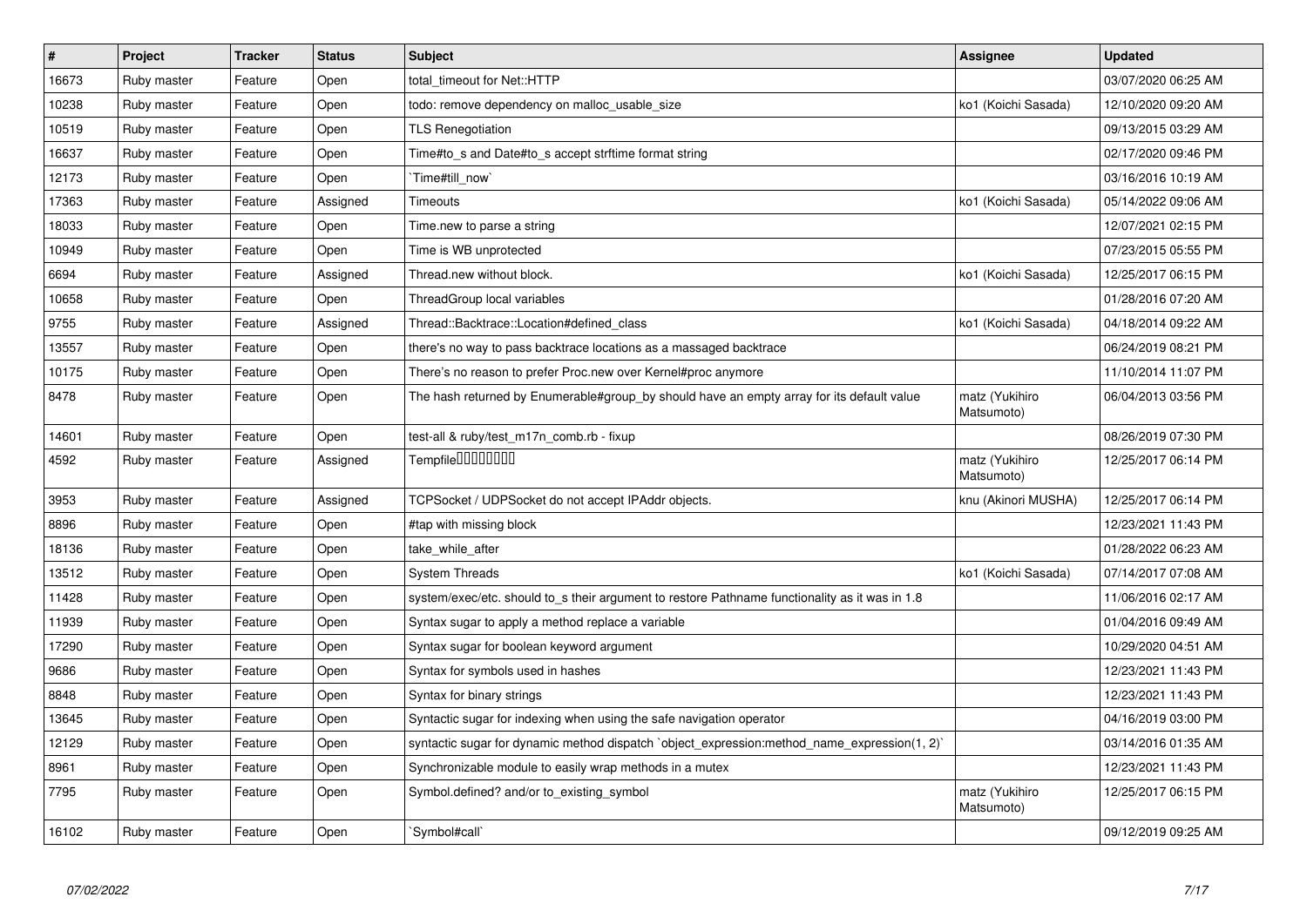| $\sharp$ | Project     | <b>Tracker</b> | <b>Status</b> | <b>Subject</b>                                                                                                     | <b>Assignee</b>                         | <b>Updated</b>      |
|----------|-------------|----------------|---------------|--------------------------------------------------------------------------------------------------------------------|-----------------------------------------|---------------------|
| 5825     | Ruby master | Feature        | Assigned      | Sweet instance var assignment in the object initializer                                                            | matz (Yukihiro<br>Matsumoto)            | 12/10/2020 08:53 AM |
| 18439    | Ruby master | Feature        | Open          | Support YJIT for VC++                                                                                              | maximecb (Maxime<br>Chevalier-Boisvert) | 01/10/2022 11:29 PM |
| 14393    | Ruby master | Feature        | Open          | Support sending file descriptors (on local machine) via DRb UNIX                                                   |                                         | 01/24/2018 08:58 PM |
| 18259    | Ruby master | Feature        | Open          | Support quarter spec %q in Time#strftime                                                                           |                                         | 10/21/2021 12:15 PM |
| 17047    | Ruby master | Feature        | Open          | Support parameters for MAIL FROM and RCPT TO                                                                       |                                         | 12/06/2021 08:16 PM |
| 11665    | Ruby master | Feature        | Open          | Support nested functions for better code organization                                                              |                                         | 11/16/2016 03:06 PM |
| 10602    | Ruby master | Feature        | Open          | Support multithreaded profiling                                                                                    |                                         | 07/09/2019 01:24 AM |
| 17151    | Ruby master | Feature        | Open          | Support multiple builtin ruby code for implimatation in Ruby & C                                                   |                                         | 09/05/2020 01:41 AM |
| 17844    | Ruby master | Feature        | Open          | Support list of methods to test with respond to?                                                                   |                                         | 05/06/2021 07:00 PM |
| 14550    | Ruby master | Feature        | Open          | Support keyword arguments with Date#step                                                                           |                                         | 02/26/2018 03:58 AM |
| 12858    | Ruby master | Feature        | Open          | Supporting batch-requiring of files in ruby                                                                        |                                         | 10/23/2016 08:05 AM |
| 7708     | Ruby master | Feature        | Open          | support for patches list                                                                                           |                                         | 12/25/2017 06:15 PM |
| 9830     | Ruby master | Feature        | Assigned      | Support for GOST private/public keys                                                                               |                                         | 09/13/2015 03:10 AM |
| 11539    | Ruby master | Feature        | Open          | Support explicit declaration of volatile instance variables                                                        |                                         | 01/26/2021 03:30 PM |
| 9445     | Ruby master | Feature        | Open          | Support emitting 1.9 Symbol keyword Hash syntax when pretty printing Hashes                                        |                                         | 01/24/2014 06:01 AM |
| 8263     | Ruby master | Feature        | Assigned      | Support discovering yield state of individual Fibers                                                               | ko1 (Koichi Sasada)                     | 12/23/2021 11:40 PM |
| 15024    | Ruby master | Feature        | Open          | Support block in Array#join                                                                                        |                                         | 08/25/2018 05:05 AM |
| 17638    | Ruby master | Feature        | Assigned      | Support backtracing with the libbacktrace library                                                                  | naruse (Yui NARUSE)                     | 03/05/2021 03:40 PM |
| 17616    | Ruby master | Feature        | Open          | Support backtracing on Linux with non-GNU-libc + libunwind                                                         |                                         | 02/09/2021 01:12 PM |
| 14164    | Ruby master | Feature        | Open          | [Suggestion] Type system for ruby 3x to be usable for e. g. rubocop or autogenerating crystal code<br>and so forth |                                         | 08/12/2019 08:15 AM |
| 17627    | Ruby master | Feature        | Open          | Suggestion: Implement `freeze_values` instance method on collection-like classes.                                  |                                         | 02/16/2021 07:58 PM |
| 16638    | Ruby master | Feature        | Open          | Structured Data for Syslog                                                                                         |                                         | 02/17/2020 07:06 PM |
| 10585    | Ruby master | Feature        | Open          | struct: speedup struct.attr = $v$ for first 10 attributes and struct[:attr] for big structs                        |                                         | 06/30/2015 08:18 PM |
| 12416    | Ruby master | Feature        | Open          | struct rb_id_table lacks mark function                                                                             |                                         | 09/22/2020 07:43 PM |
| 7349     | Ruby master | Feature        | Assigned      | Struct#inspect needs more meaningful output                                                                        | matz (Yukihiro<br>Matsumoto)            | 12/25/2017 06:15 PM |
| 12380    | Ruby master | Feature        | Open          | Struct` as a subclass of `Class`                                                                                   |                                         | 05/14/2016 08:28 AM |
| 7845     | Ruby master | Feature        | Open          | Strip doesn't handle unicode space characters in ruby 1.9.2 & 1.9.3 (does in 1.9.1)                                |                                         | 12/23/2021 11:43 PM |
| 10331    | Ruby master | Feature        | Open          | String#to r to recognize negative denominators                                                                     |                                         | 10/06/2014 02:44 PM |
| 10152    | Ruby master | Feature        | Open          | String#strip doesn't remove non-breaking space                                                                     |                                         | 04/12/2015 07:36 PM |
| 16666    | Ruby master | Feature        | Open          | 'string' - 'str' as a shortcut for 'string'.gsub('str', ")?                                                        |                                         | 03/01/2020 08:38 PM |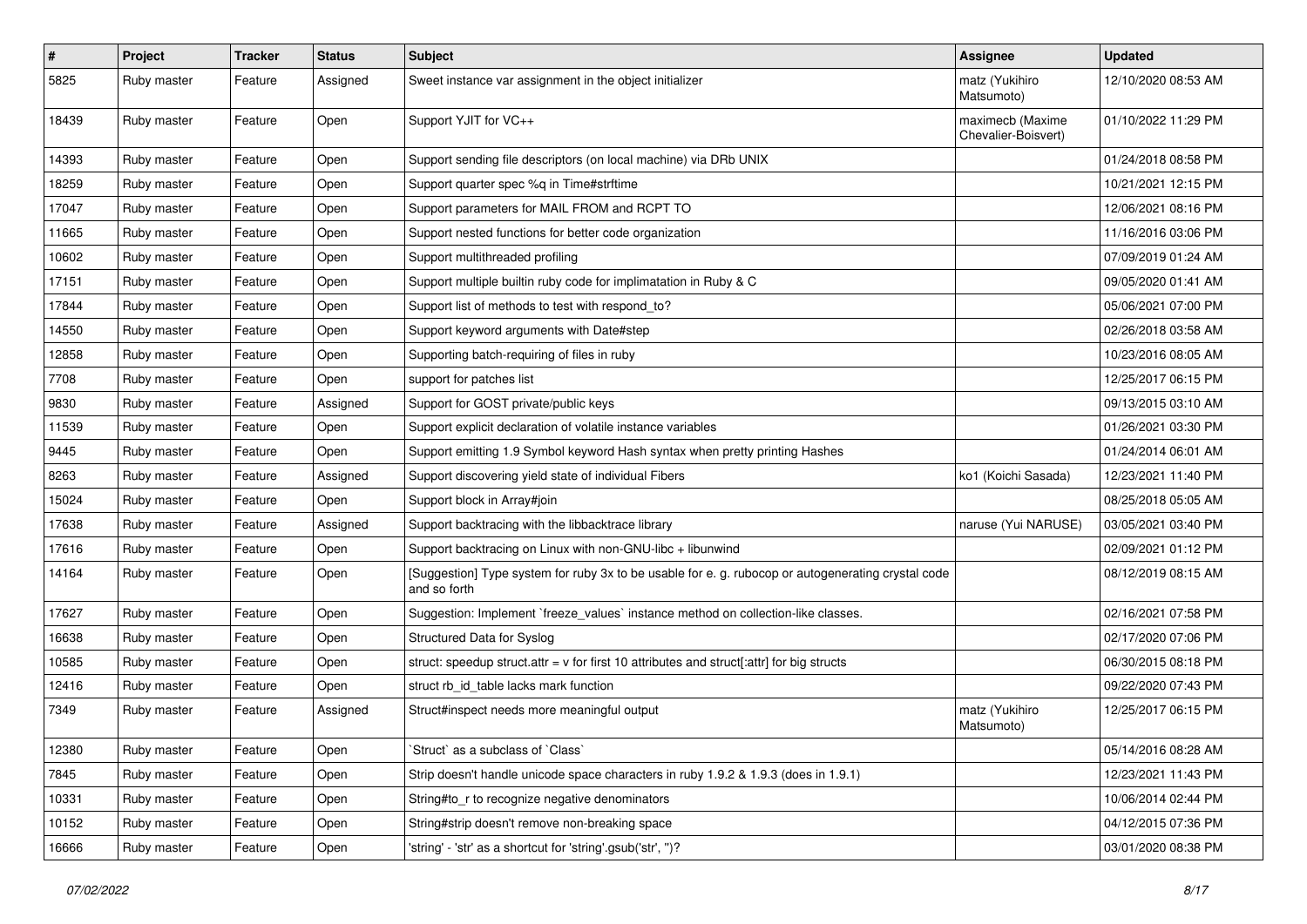| $\vert$ # | Project     | <b>Tracker</b> | <b>Status</b> | Subject                                                                                                                 | <b>Assignee</b>                   | <b>Updated</b>      |
|-----------|-------------|----------------|---------------|-------------------------------------------------------------------------------------------------------------------------|-----------------------------------|---------------------|
| 5558      | Ruby master | Feature        | Assigned      | String#% strange arity errors                                                                                           | matz (Yukihiro<br>Matsumoto)      | 12/25/2017 06:15 PM |
| 17771     | Ruby master | Feature        | Open          | String#start with? should not construct MatchData or set \$~                                                            |                                   | 04/02/2021 02:49 PM |
| 15562     | Ruby master | Feature        | Open          | `String#split` option to suppress the initial empty substring                                                           |                                   | 01/28/2019 03:32 AM |
| 18597     | Ruby master | Feature        | Open          | Strings need a named method like 'dup' that doesn't duplicate if receiver is mutable                                    |                                   | 02/26/2022 11:56 PM |
| 15151     | Ruby master | Feature        | Open          | String#slice!(0,) creates a duplicate of original string                                                                |                                   | 06/20/2019 03:37 PM |
| 6802      | Ruby master | Feature        | Assigned      | String#scan should have equivalent yielding MatchData                                                                   | matz (Yukihiro<br>Matsumoto)      | 12/25/2017 06:15 PM |
| 9116      | Ruby master | Feature        | Open          | String#rsplit missing                                                                                                   |                                   | 04/27/2017 10:00 AM |
| 9807      | Ruby master | Feature        | Open          | String.new with block                                                                                                   |                                   | 05/07/2014 05:54 AM |
| 16790     | Ruby master | Feature        | Open          | string format and refinements                                                                                           |                                   | 04/16/2020 03:06 AM |
| 15588     | Ruby master | Feature        | Open          | String#each_chunk and #chunks                                                                                           |                                   | 12/25/2019 04:28 AM |
| 14783     | Ruby master | Feature        | Open          | String#chars_at / String#bytes_at                                                                                       |                                   | 05/24/2018 01:18 PM |
| 17682     | Ruby master | Feature        | Open          | String#casecmp performance improvement                                                                                  |                                   | 03/24/2021 02:29 PM |
| 15899     | Ruby master | Feature        | Open          | String#before and String#after                                                                                          |                                   | 11/04/2019 08:57 PM |
| 15668     | Ruby master | Feature        | Open          | stdlib: Date - Time should return the difference in days                                                                |                                   | 03/15/2019 07:09 AM |
| 17148     | Ruby master | Feature        | Open          | stdbuf(1) support                                                                                                       |                                   | 09/07/2020 04:12 AM |
| 18227     | Ruby master | Feature        | Open          | Static class initialization.                                                                                            | ioquatix (Samuel<br>Williams)     | 09/29/2021 09:21 PM |
| 17859     | Ruby master | Feature        | Open          | Start IRB when running just `ruby`                                                                                      |                                   | 05/14/2021 07:54 AM |
| 8619      | Ruby master | Feature        | Open          | <b>Standard Profiling API</b>                                                                                           |                                   | 12/23/2021 11:43 PM |
| 11028     | Ruby master | Feature        | Assigned      | standalone running single file ( zipped archives of ruby code) running **without installation** using<br>"gem install " | matz (Yukihiro<br>Matsumoto)      | 04/04/2015 01:44 AM |
| 16511     | Ruby master | Feature        | Open          | Staged warnings and better compatibility for keyword arguments in 2.7.1                                                 |                                   | 02/25/2020 06:54 PM |
| 6133      | Ruby master | Feature        | Assigned      | SSLSocket <sup>[</sup> shutdown <sup>[11]</sup>                                                                         |                                   | 09/13/2015 03:22 AM |
| 8688      | Ruby master | Feature        | Open          | #sprintf should accept strings as keys                                                                                  |                                   | 07/26/2013 02:33 AM |
| 14737     | Ruby master | Feature        | Assigned      | Split default gems into separate directory structure                                                                    | hsbt (Hiroshi SHIBATA)            | 09/02/2020 06:00 PM |
| 15281     | Ruby master | Feature        | Assigned      | Speed up Set#intersect with size check.                                                                                 | knu (Akinori MUSHA)               | 08/11/2020 02:43 AM |
| 12639     | Ruby master | Feature        | Assigned      | Speed up require in RubyGems by 5x                                                                                      | hsbt (Hiroshi SHIBATA)            | 07/26/2018 02:12 AM |
| 16451     | Ruby master | Feature        | Open          | Special ternary operator for methods ending in `?`                                                                      |                                   | 12/26/2019 09:03 PM |
| 18825     | Ruby master | Feature        | Open          | Specialized instruction for "array literal + `.hash`"                                                                   |                                   | 06/14/2022 05:24 PM |
| 17127     | Ruby master | Feature        | Open          | Some TrueClass methods are faster if implemented in Ruby                                                                |                                   | 11/05/2020 07:11 AM |
| 15833     | Ruby master | Feature        | Open          | Some refactors for shared-root array                                                                                    |                                   | 07/29/2019 07:13 AM |
| 16476     | Ruby master | Feature        | Open          | Socket.getaddrinfo cannot be interrupted by Timeout.timeout                                                             | Glass_saga (Masaki<br>Matsushita) | 06/16/2022 01:08 AM |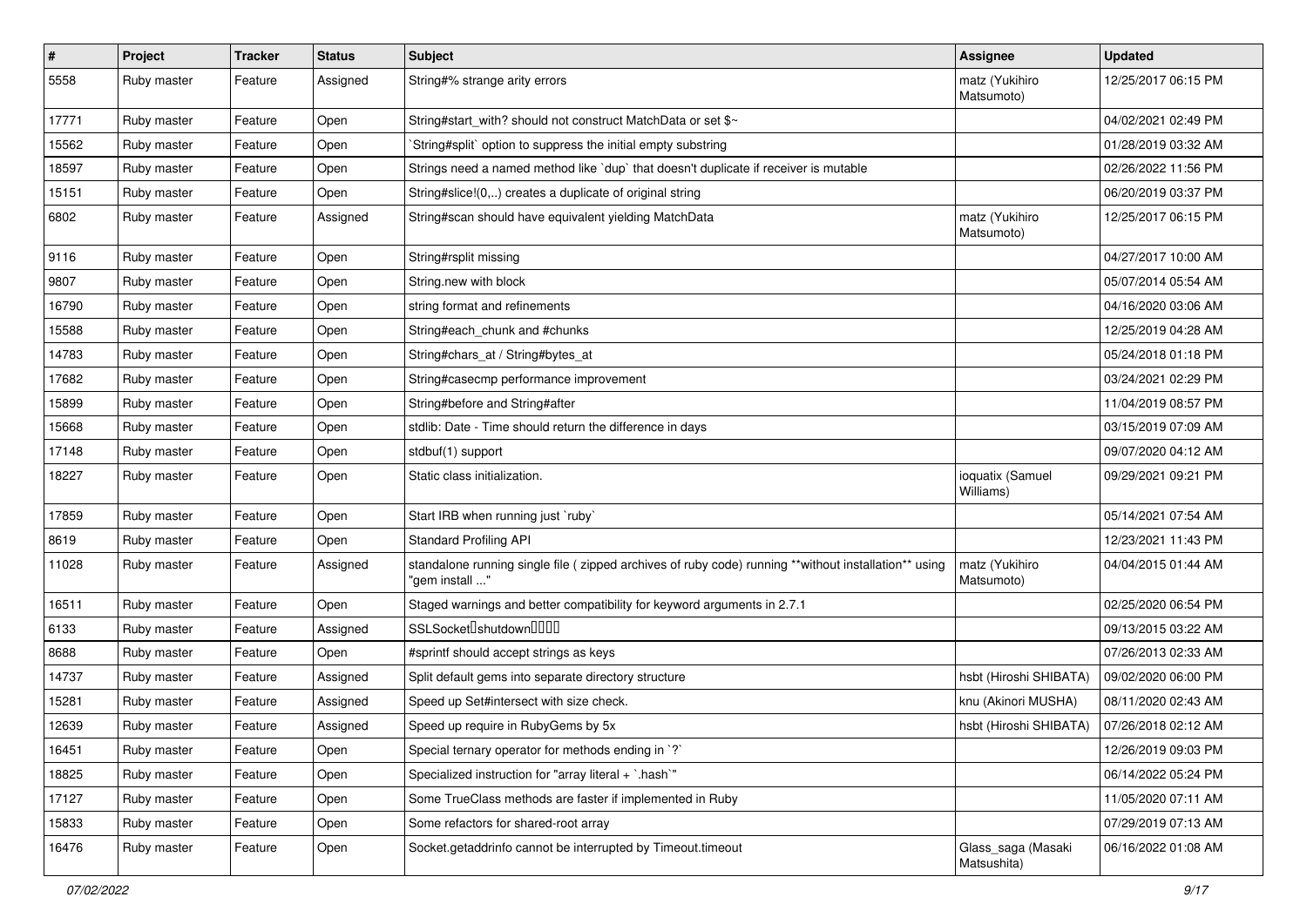| $\sharp$ | Project     | <b>Tracker</b> | <b>Status</b> | <b>Subject</b>                                                                                                               | <b>Assignee</b>                     | <b>Updated</b>      |
|----------|-------------|----------------|---------------|------------------------------------------------------------------------------------------------------------------------------|-------------------------------------|---------------------|
| 11388    | Ruby master | Feature        | Open          | SMTP Service Extension for Delivery Status Notifications                                                                     |                                     | 02/06/2018 11:37 AM |
| 13174    | Ruby master | Feature        | Open          | Smaller id table on 64bit platform                                                                                           |                                     | 01/31/2017 02:05 PM |
| 13620    | Ruby master | Feature        | Open          | Simplifying MRI's build system: always make install                                                                          |                                     | 07/08/2018 09:41 AM |
| 14565    | Ruby master | Feature        | Open          | Simpler, one-liner, failsafe require in ruby? [Suggested names: require_failsafe, require_safe,<br>require_try, require_add) |                                     | 10/09/2019 05:42 AM |
| 14328    | Ruby master | Feature        | Open          | SIMD vectorization                                                                                                           |                                     | 07/16/2018 05:12 PM |
| 12676    | Ruby master | Feature        | Assigned      | Significant performance increase, and code conciseness, for prime_division method in prime.rb                                | marcandre (Marc-Andre<br>Lafortune) | 11/18/2016 03:46 PM |
| 11670    | Ruby master | Feature        | Open          | Show warning to make nested def obsolete                                                                                     | nobu (Nobuyoshi<br>Nakada)          | 11/09/2015 07:40 AM |
| 13668    | Ruby master | Feature        | Open          | Show / log test-all skips in CI here or at http://rubyci.org/ ?                                                              |                                     | 06/20/2017 03:30 AM |
| 17743    | Ruby master | Feature        | Open          | Show argument types in backtrace                                                                                             |                                     | 03/25/2021 06:39 PM |
| 8853     | Ruby master | Feature        | Open          | Should String#sub(pattern) returns an Enumerator?                                                                            |                                     | 07/13/2019 12:32 AM |
| 8206     | Ruby master | Feature        | Open          | Should Ruby core implement String#blank?                                                                                     |                                     | 04/28/2016 02:05 PM |
| 13124    | Ruby master | Feature        | Open          | Should #puts convert to external encoding?                                                                                   |                                     | 12/01/2017 06:45 PM |
| 9049     | Ruby master | Feature        | Open          | Shorthands (a:b, *) for inclusive indexing                                                                                   |                                     | 03/15/2018 12:26 AM |
| 18162    | Ruby master | Feature        | Open          | Shorthand method Proc#isolate to create isolated proc objects                                                                |                                     | 09/13/2021 02:33 AM |
| 6841     | Ruby master | Feature        | Assigned      | Shorthand for Assigning Return Value of Method to Self                                                                       | matz (Yukihiro<br>Matsumoto)        | 12/10/2020 08:53 AM |
| 16241    | Ruby master | Feature        | Open          | Shorter syntax for anonymous refinements                                                                                     |                                     | 11/20/2020 07:22 PM |
| 16791    | Ruby master | Feature        | Open          | Shortcut for Process::Status.exitstatus                                                                                      |                                     | 05/19/2020 03:16 AM |
| 9953     | Ruby master | Feature        | Open          | set_trace_func values which could be frozen or symbols                                                                       |                                     | 06/19/2014 10:44 PM |
| 16995    | Ruby master | Feature        | Open          | Sets: <=> should be specialized                                                                                              |                                     | 06/26/2020 08:43 PM |
| 16990    | Ruby master | Feature        | Open          | Sets: operators compatibility with Array                                                                                     |                                     | 02/22/2021 11:37 PM |
| 16992    | Ruby master | Feature        | Open          | Sets: officially ordered                                                                                                     | matz (Yukihiro<br>Matsumoto)        | 09/03/2020 02:08 PM |
| 16989    | Ruby master | Feature        | Open          | Sets: need $\Psi$ <sup>[]</sup>                                                                                              | knu (Akinori MUSHA)                 | 02/18/2022 02:57 AM |
| 16993    | Ruby master | Feature        | Open          | Sets: from hash keys using Hash#key_set                                                                                      |                                     | 06/27/2020 05:44 AM |
| 16991    | Ruby master | Feature        | Open          | Sets: add Set#join                                                                                                           |                                     | 06/26/2020 08:29 PM |
| 15240    | Ruby master | Feature        | Open          | Set operations check for is_a?(Set), rather than allowing duck typing                                                        | knu (Akinori MUSHA)                 | 08/27/2019 08:12 PM |
| 7220     | Ruby master | Feature        | Open          | Separate IO#dup, StringIO#initialize_copy from dup(2)                                                                        |                                     | 12/10/2020 08:47 AM |
| 17471    | Ruby master | Feature        | Open          | send_if method for improved conditional chaining                                                                             |                                     | 12/29/2020 03:23 PM |
| 12141    | Ruby master | Feature        | Open          | send and __send__                                                                                                            |                                     | 03/14/2016 01:32 AM |
| 17339    | Ruby master | Feature        | Assigned      | Semantic grouping with BigDecimal#to_s                                                                                       | mrkn (Kenta Murata)                 | 12/20/2021 12:39 PM |
| 18736    | Ruby master | Feature        | Open          | self-p for method chain                                                                                                      |                                     | 04/15/2022 11:09 AM |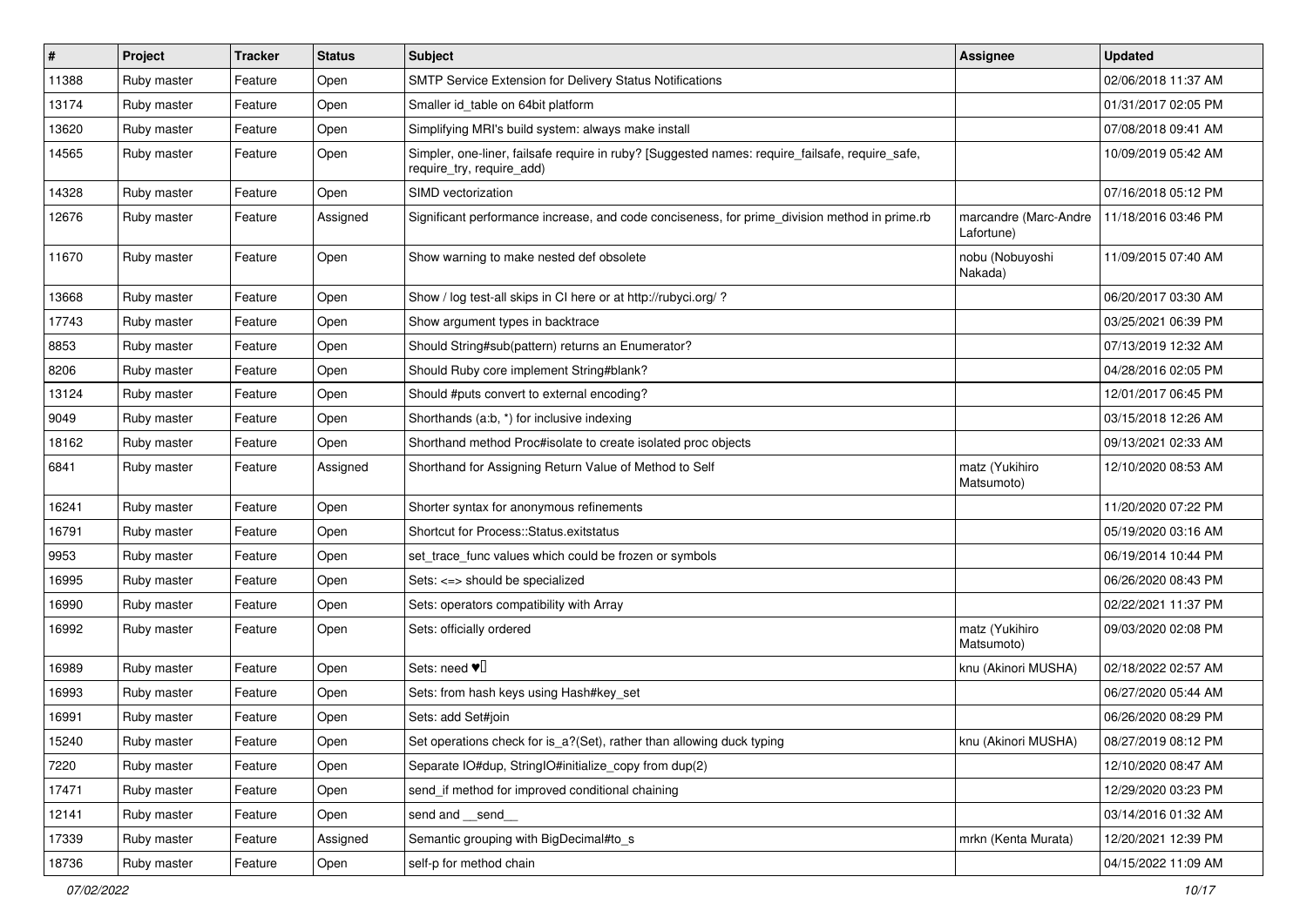| $\pmb{\#}$ | Project     | <b>Tracker</b> | <b>Status</b> | <b>Subject</b>                                                                                                                      | Assignee                     | <b>Updated</b>      |
|------------|-------------|----------------|---------------|-------------------------------------------------------------------------------------------------------------------------------------|------------------------------|---------------------|
| 18265      | Ruby master | Feature        | Open          | Self-contained one-binary feature which discuss on ruby kaigi 2021 day 2, $\Box$ Ruby Committers vs<br>the World / CRuby Committers |                              | 10/24/2021 04:11 PM |
| 5741       | Ruby master | Feature        | Assigned      | Secure Erasure of Passwords                                                                                                         | matz (Yukihiro<br>Matsumoto) | 12/25/2017 06:15 PM |
| 16621      | Ruby master | Feature        | Open          | Second block parameter of Pathname#glob to be relative path from self                                                               |                              | 02/12/2020 11:27 PM |
| 16411      | Ruby master | Feature        | Open          | Safer keyword argument extension                                                                                                    |                              | 12/10/2019 02:45 AM |
| 8494       | Ruby master | Feature        | Open          | Safe method for defensive copies. alternative to 'dup'                                                                              |                              | 06/05/2013 04:26 PM |
| 8232       | Ruby master | Feature        | Open          | Rudiments of abstract algebra in Ruby                                                                                               | matz (Yukihiro<br>Matsumoto) | 04/09/2013 01:47 AM |
| 16978      | Ruby master | Feature        | Open          | Ruby should not use realpath for __FILE__                                                                                           | nobu (Nobuyoshi<br>Nakada)   | 04/01/2022 11:30 AM |
| 8270       | Ruby master | Feature        | Open          | Ruby should build without thread support (aka minix)                                                                                | nobu (Nobuyoshi<br>Nakada)   | 12/10/2020 08:53 AM |
| 17741      | Ruby master | Feature        | Open          | Ruby links to `objc` for convenience - this should be moved into a native ext                                                       |                              | 03/23/2021 01:24 AM |
| 18822      | Ruby master | Feature        | Open          | Ruby lack a proper method to percent-encode strings for URIs (RFC 3986)                                                             |                              | 06/09/2022 02:42 PM |
| 17851      | Ruby master | Feature        | Open          | ruby extension for memoryview                                                                                                       |                              | 05/05/2021 03:15 PM |
| 7981       | Ruby master | Feature        | Open          | ruby does not respect --                                                                                                            |                              | 02/28/2013 02:49 PM |
| 13681      | Ruby master | Feature        | Open          | Ruby digest init fails in FIPS mode when built against OpenSSL ~> 1.0.1                                                             |                              | 07/04/2017 05:17 PM |
| 14276      | Ruby master | Feature        | Open          | Ruby core debugger API                                                                                                              |                              | 01/05/2018 07:54 PM |
| 8321       | Ruby master | Feature        | Open          | Ripper: I would like coordinates for keywords                                                                                       |                              | 05/10/2013 07:01 PM |
| 16794      | Ruby master | Feature        | Open          | <b>Rightward operators</b>                                                                                                          |                              | 09/10/2020 09:34 PM |
| 11500      | Ruby master | Feature        | Open          | [RFC] rename Queue to UnboundedQueue                                                                                                |                              | 07/19/2021 07:48 AM |
| 18494      | Ruby master | Feature        | Open          | [RFC] ENV["RUBY_GC_"]= changes GC parameters dynamically                                                                            |                              | 01/17/2022 11:15 PM |
| 18401      | Ruby master | Feature        | Open          | Rework `require_relative` to add the "current path" on `\$LOAD_PATH`                                                                |                              | 12/09/2021 05:41 PM |
| 11927      | Ruby master | Feature        | Open          | Return value for `Module#include` and `Module#prepend`                                                                              |                              | 09/02/2020 12:40 AM |
| 12006      | Ruby master | Feature        | Open          | return IO object from IO#print, IO#puts, IO#close_read, IO#close_write,                                                             |                              | 01/21/2016 12:42 PM |
| 15093      | Ruby master | Feature        | Open          | Retrive Array elements with infinite ranges specified by Float::INFINITY                                                            |                              | 09/09/2018 02:01 PM |
| 7848       | Ruby master | Feature        | Open          | Restore default state for core ruby objects                                                                                         | matz (Yukihiro<br>Matsumoto) | 12/25/2017 06:15 PM |
| 15824      | Ruby master | Feature        | Open          | respond_to pattern for pattern match                                                                                                |                              | 10/06/2019 07:56 AM |
| 9400       | Ruby master | Feature        | Open          | Respect constant lookup when using `raise`                                                                                          |                              | 07/12/2019 03:36 AM |
| 14922      | Ruby master | Feature        | Assigned      | Resolv getaddresses ignores AAAA records for IPv6                                                                                   | akr (Akira Tanaka)           | 11/13/2020 04:01 AM |
| 9355       | Ruby master | Feature        | Open          | Re: Rename method id to method name in TracePoint class                                                                             |                              | 07/12/2019 03:45 AM |
| 16246      | Ruby master | Feature        | Open          | require with an optional block that is evaluated when requiring fails                                                               |                              | 10/09/2019 11:16 AM |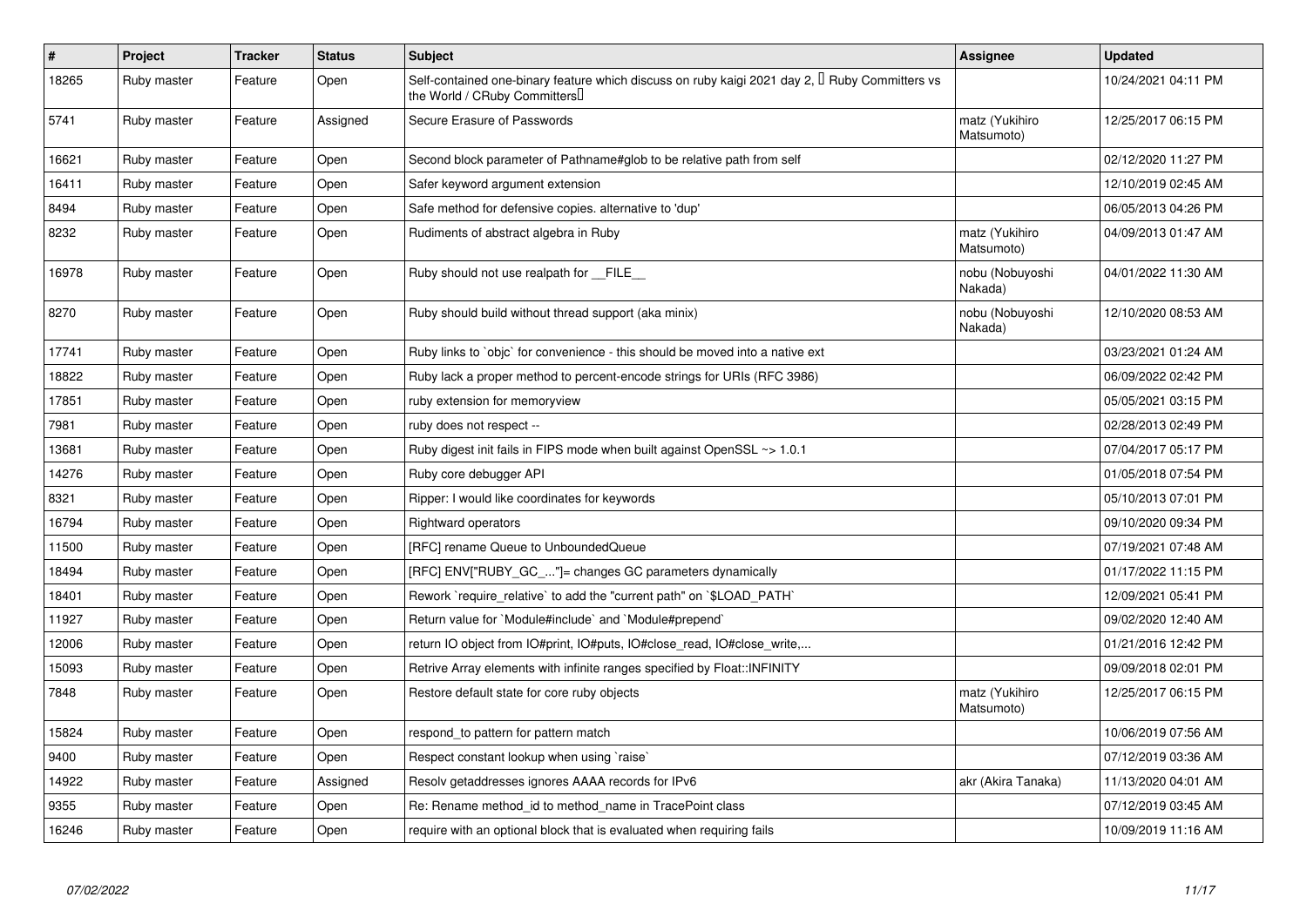| $\sharp$ | Project     | <b>Tracker</b> | <b>Status</b> | Subject                                                                | <b>Assignee</b>              | <b>Updated</b>      |
|----------|-------------|----------------|---------------|------------------------------------------------------------------------|------------------------------|---------------------|
| 5643     | Ruby master | Feature        | Assigned      | require/load options and binding option                                | matz (Yukihiro<br>Matsumoto) | 12/25/2017 06:15 PM |
| 10320    | Ruby master | Feature        | Open          | require into module                                                    |                              | 06/10/2021 08:15 AM |
| 6445     | Ruby master | Feature        | Assigned      | request for default length/position on string index                    | matz (Yukihiro<br>Matsumoto) | 12/25/2017 06:15 PM |
| 16818    | Ruby master | Feature        | Open          | Rename `Range#%` to `Range#/`                                          |                              | 05/07/2020 08:49 AM |
| 7384     | Ruby master | Feature        | Open          | Rename #each_with_object to #each_with                                 |                              | 12/25/2017 06:15 PM |
| 10287    | Ruby master | Feature        | Open          | rename COLON3 to COLON2 HEAD.                                          | matz (Yukihiro<br>Matsumoto) | 07/27/2021 09:34 AM |
| 17163    | Ruby master | Feature        | Open          | Rename `begin`                                                         |                              | 09/09/2020 03:04 AM |
| 18576    | Ruby master | Feature        | Open          | Rename `ASCII-8BIT` encoding to `BINARY`                               |                              | 03/17/2022 03:06 PM |
| 14465    | Ruby master | Feature        | Open          | rename/alias and then obsolete UDPSocket::send                         |                              | 12/23/2021 11:43 PM |
| 6265     | Ruby master | Feature        | Assigned      | Remove 'useless' 'concatenation' syntax                                | naruse (Yui NARUSE)          | 08/10/2016 02:36 AM |
| 13502    | Ruby master | Feature        | Open          | remove unused Array#to_s implementation                                |                              | 07/27/2021 11:41 AM |
| 14249    | Ruby master | Feature        | Open          | Remove str[match_str]                                                  |                              | 05/19/2018 06:13 PM |
| 17944    | Ruby master | Feature        | Open          | Remove Socket.gethostbyaddr and Socket.gethostbyname                   |                              | 06/10/2021 08:26 AM |
| 7702     | Ruby master | Feature        | Open          | Remove Proc#binding                                                    | matz (Yukihiro<br>Matsumoto) | 07/15/2019 07:39 PM |
| 14605    | Ruby master | Feature        | Open          | Remove `original iseg` from `rb iseg constant body`                    |                              | 08/26/2019 07:31 PM |
| 16968    | Ruby master | Feature        | Open          | Remove `\$IGNORECASE` from English.rb                                  |                              | 06/18/2020 04:34 AM |
| 6354     | Ruby master | Feature        | Assigned      | Remove escape (break/return/redo/next support) from class/module scope | matz (Yukihiro<br>Matsumoto) | 12/25/2017 06:15 PM |
| 17121    | Ruby master | Feature        | Open          | Remove ENV#index                                                       |                              | 08/13/2020 09:58 AM |
| 16963    | Ruby master | Feature        | Assigned      | Remove English.rb from Ruby 2.8/3.0                                    | hsbt (Hiroshi SHIBATA)       | 06/19/2020 09:48 AM |
| 18571    | Ruby master | Feature        | Assigned      | Removed the bundled sources from release package after Ruby 3.2        | hsbt (Hiroshi SHIBATA)       | 03/28/2022 06:23 AM |
| 10548    | Ruby master | Feature        | Open          | remove callcc (Callcc is now going obsoleted. Please use Fiber.)       |                              | 04/18/2022 09:07 AM |
| 17099    | Ruby master | Feature        | Open          | Remove boolean argument and warning from Module#attr                   |                              | 12/18/2020 04:15 AM |
| 15445    | Ruby master | Feature        | Open          | Reject '.123' in Float() method                                        | matz (Yukihiro<br>Matsumoto) | 01/10/2019 07:59 AM |
| 9253     | Ruby master | Feature        | Open          | Regexp named match and case statement                                  |                              | 01/05/2018 09:00 PM |
| 12034    | Ruby master | Feature        | Open          | RegExp does not respect file encoding directive                        |                              | 02/13/2016 06:41 PM |
| 14669    | Ruby master | Feature        | Open          | Regexp does not expose the amount of capture groups.                   |                              | 04/08/2018 11:11 AM |
| 17036    | Ruby master | Feature        | Open          | Regexp deconstruction keys to allow pattern matching                   |                              | 07/19/2020 02:45 PM |
| 12700    | Ruby master | Feature        | Open          | regexg heredoc support                                                 |                              | 11/24/2017 12:53 AM |
| 17156    | Ruby master | Feature        | Open          | Refinements per directory tree                                         |                              | 12/07/2020 05:19 AM |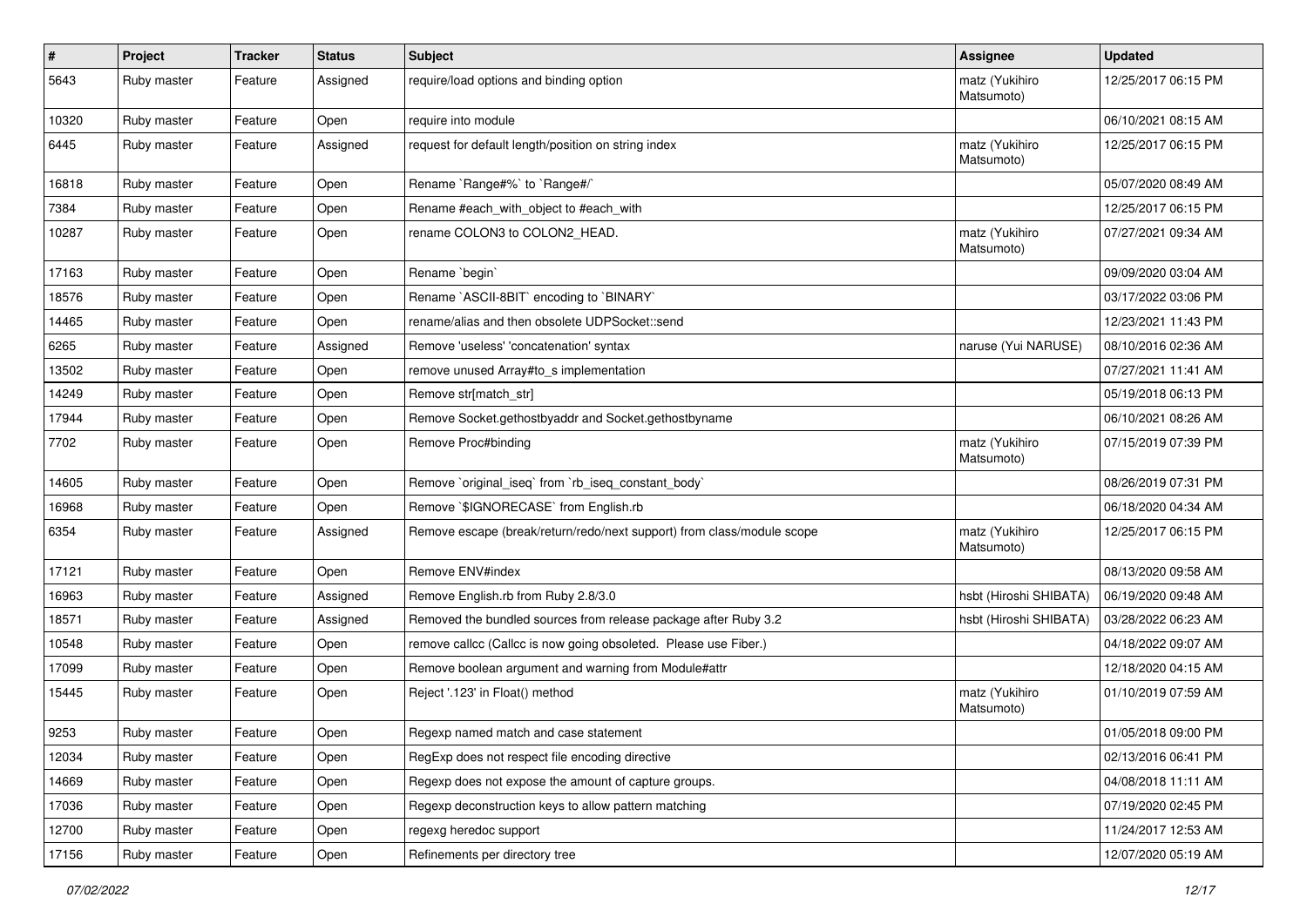| $\pmb{\#}$ | Project     | <b>Tracker</b> | <b>Status</b> | <b>Subject</b>                                                                                                  | <b>Assignee</b>                       | <b>Updated</b>      |
|------------|-------------|----------------|---------------|-----------------------------------------------------------------------------------------------------------------|---------------------------------------|---------------------|
| 13129      | Ruby master | Feature        | Assigned      | Refinements cannot refine method_missing and respond_to_missing?                                                | matz (Yukihiro<br>Matsumoto)          | 07/03/2021 10:45 PM |
| 9704       | Ruby master | Feature        | Open          | Refinements as files instead of modules                                                                         | matz (Yukihiro<br>Matsumoto)          | 10/11/2016 06:36 PM |
| 16773      | Ruby master | Feature        | Open          | Reduce allocations in net/http                                                                                  |                                       | 04/10/2020 11:36 AM |
| 15527      | Ruby master | Feature        | Open          | Redesign of timezone object requirements                                                                        |                                       | 02/02/2019 11:15 AM |
| 1644       | Ruby master | Feature        | Assigned      | recv on inherited socket wrapped in TCPSocket does not read data, on Windows                                    | cruby-windows                         | 12/10/2020 08:45 AM |
| 7488       | Ruby master | Feature        | Assigned      | Receiving object_id in object creation probes                                                                   | tenderlovemaking<br>(Aaron Patterson) | 12/25/2017 06:15 PM |
| 14125      | Ruby master | Feature        | Open          | Readline Module (STDLIB): Add support for ^O emacs keybinding?                                                  |                                       | 08/25/2019 08:48 PM |
| 6047       | Ruby master | Feature        | Assigned      | read_all: Grow buffer exponentially in generic case                                                             |                                       | 09/13/2015 03:19 AM |
| 16373      | Ruby master | Feature        | Open          | RDoc for some of the Kernel methods cannot be found in Kernel module                                            |                                       | 05/29/2020 09:29 PM |
| 12731      | Ruby master | Feature        | Open          | rb_path_to_class should call custom const_defined? methods (take 2)                                             |                                       | 07/25/2019 06:13 PM |
| 6769       | Ruby master | Feature        | Assigned      | rbinstall.rb: install both src and batch files separetely                                                       | nobu (Nobuyoshi<br>Nakada)            | 10/30/2015 12:38 PM |
| 16742      | Ruby master | Feature        | Open          | RbConfig.windows? and RbConfig.host_os                                                                          |                                       | 04/11/2020 02:00 PM |
| 10332      | Ruby master | Feature        | Open          | Rational literal for mixed fractions                                                                            |                                       | 10/06/2014 02:55 PM |
| 7580       | Ruby master | Feature        | Assigned      | Range translation                                                                                               | matz (Yukihiro<br>Matsumoto)          | 06/11/2018 09:51 AM |
| 18368      | Ruby master | Feature        | Open          | Range#step semantics for non-Numeric ranges                                                                     |                                       | 02/02/2022 03:42 PM |
| 17924      | Ruby master | Feature        | Open          | Range#infinite?                                                                                                 |                                       | 07/08/2021 11:58 PM |
| 6317       | Ruby master | Feature        | Assigned      | Range#cover?000000Range00000000000000000000                                                                     | matz (Yukihiro<br>Matsumoto)          | 12/25/2017 06:15 PM |
| 18463      | Ruby master | Feature        | Open          | Random number generation with xoshiro                                                                           |                                       | 02/13/2022 09:12 AM |
| 16031      | Ruby master | Feature        | Open          | Raise ArgumentError when creating Time objects with invalid day of month, instead of rolling into<br>next month |                                       | 06/20/2020 04:23 AM |
| 17414      | Ruby master | Feature        | Open          | Ractor should allow access to shareable attributes for Modules/Classes                                          | ko1 (Koichi Sasada)                   | 12/21/2020 03:56 PM |
| 17298      | Ruby master | Feature        | Open          | Ractor's basket communication APIs                                                                              |                                       | 11/13/2020 04:16 PM |
| 17286      | Ruby master | Feature        | Open          | 'Ractor.new' should accept 'move: true'                                                                         |                                       | 11/08/2020 03:01 AM |
| 17393      | Ruby master | Feature        | Open          | 'Ractor::Moved#inspect'                                                                                         | ko1 (Koichi Sasada)                   | 12/21/2020 05:47 PM |
| 17404      | Ruby master | Feature        | Open          | Ractor `move:` API to allow shareability check                                                                  | ko1 (Koichi Sasada)                   | 12/18/2020 09:17 PM |
| 18127      | Ruby master | Feature        | Open          | Ractor-local version of Singleton                                                                               |                                       | 11/09/2021 02:45 PM |
| 18814      | Ruby master | Feature        | Open          | Ractor: add method to query incoming message queue size                                                         |                                       | 06/30/2022 10:58 AM |
| 9145       | Ruby master | Feature        | Open          | Queue#pop(true) return nil if empty instead of raising ThreadError                                              |                                       | 01/01/2018 07:41 PM |
| 17357      | Ruby master | Feature        | Open          | Queue#pop`should have a block form for closed queues                                                            |                                       | 01/12/2021 07:32 AM |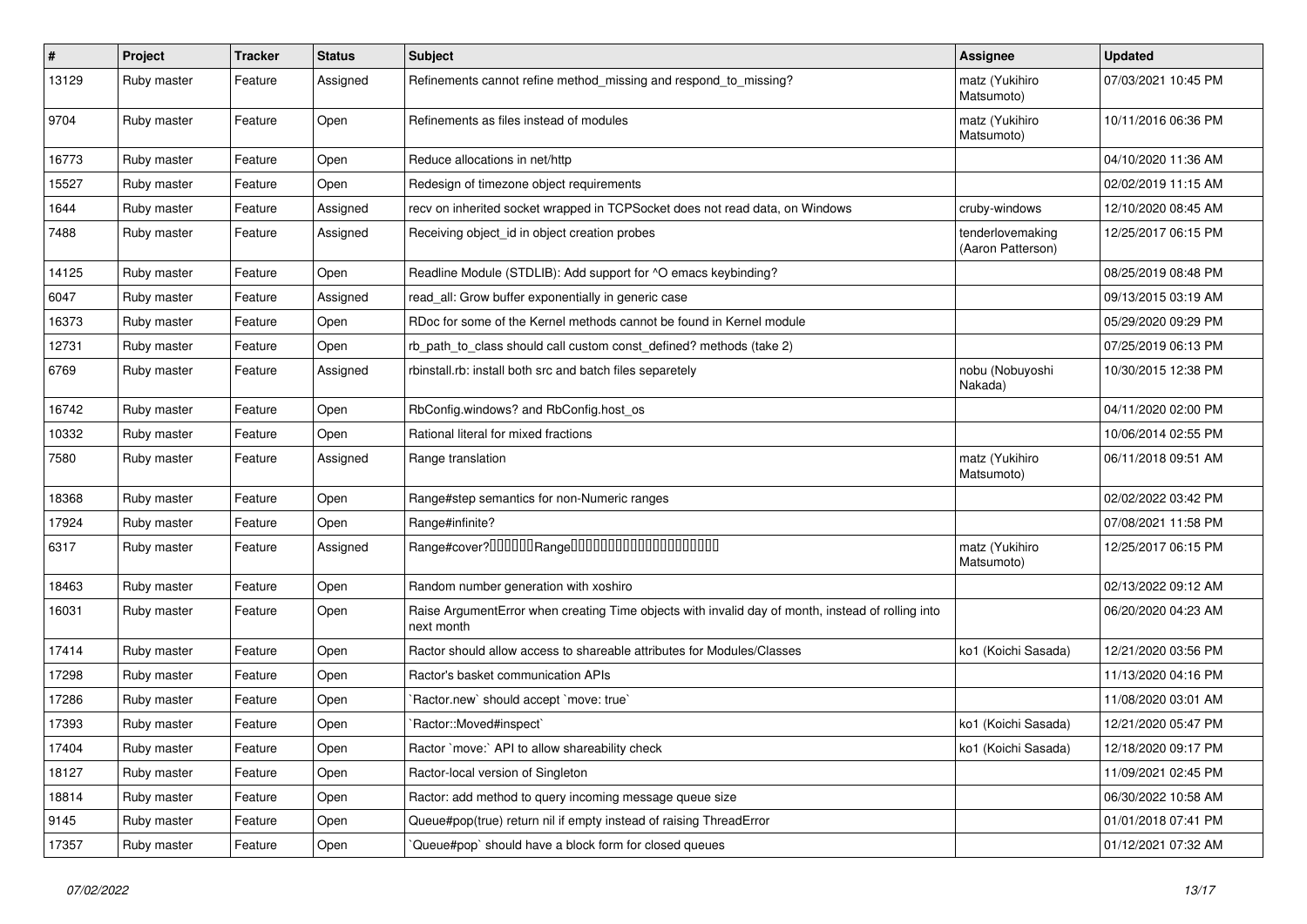| $\vert$ # | Project     | <b>Tracker</b> | <b>Status</b> | <b>Subject</b>                                                                                              | <b>Assignee</b>              | <b>Updated</b>      |
|-----------|-------------|----------------|---------------|-------------------------------------------------------------------------------------------------------------|------------------------------|---------------------|
| 11518     | Ruby master | Feature        | Open          | Queue enhancement - promote! and promote_all!                                                               | matz (Yukihiro<br>Matsumoto) | 09/17/2015 08:40 PM |
| 11517     | Ruby master | Feature        | Open          | Queue enhancement - conditional pop                                                                         | matz (Yukihiro<br>Matsumoto) | 09/17/2015 09:02 PM |
| 5781      | Ruby master | Feature        | Assigned      | Query attributes (attribute methods ending in `?` mark)                                                     | matz (Yukihiro<br>Matsumoto) | 01/10/2020 06:34 AM |
| 11923     | Ruby master | Feature        | Open          | Put Struct accessors into separate module to allow redefining them in Struct.new's block                    |                              | 05/17/2016 06:37 AM |
| 10637     | Ruby master | Feature        | Assigned      | Puppet orchestration on vagrant fails with Error: Non-HTTP proxy URI                                        | akr (Akira Tanaka)           | 09/23/2020 10:23 PM |
| 13026     | Ruby master | Feature        | Open          | Public singleton methods                                                                                    |                              | 02/22/2017 06:53 PM |
| 14397     | Ruby master | Feature        | Assigned      | public, protected and private should return their arguments instead of self                                 | matz (Yukihiro<br>Matsumoto) | 12/10/2018 07:08 AM |
| 8164      | Ruby master | Feature        | Assigned      | Public/Private                                                                                              | matz (Yukihiro<br>Matsumoto) | 12/10/2020 08:50 AM |
| 15338     | Ruby master | Feature        | Open          | Provide way for C extensions to query if global variable is defined                                         |                              | 11/25/2018 09:32 AM |
| 4824      | Ruby master | Feature        | Assigned      | Provide method Kernel#executed?                                                                             | matz (Yukihiro<br>Matsumoto) | 03/05/2018 04:57 AM |
| 10882     | Ruby master | Feature        | Open          | Provide Levenshtein distance implementation as part of stdlib                                               |                              | 02/26/2015 03:56 PM |
| 17758     | Ruby master | Feature        | Open          | Provide Hash#count for performance improvement                                                              |                              | 03/28/2021 06:39 PM |
| 15017     | Ruby master | Feature        | Open          | Provide extended information about Signal                                                                   |                              | 08/22/2018 05:42 AM |
| 10391     | Ruby master | Feature        | Open          | Provide %eISO-8859-1'string \xAA literal' string literals with explicit encoding                            |                              | 10/28/2014 10:27 AM |
| 17004     | Ruby master | Feature        | Open          | Provide a way for methods to omit their return value                                                        |                              | 07/20/2020 05:44 AM |
| 6648      | Ruby master | Feature        | Assigned      | Provide a standard API for retrieving all command-line flags passed to Ruby                                 | matz (Yukihiro<br>Matsumoto) | 12/25/2017 06:15 PM |
| 14938     | Ruby master | Feature        | Open          | Provide API to get same result as ruby -wc                                                                  |                              | 08/06/2018 06:27 PM |
| 16001     | Ruby master | Feature        | Open          | Provide an alias to Kernel#caller_locations(1,1) and Kernel#caller(1,1)                                     |                              | 09/04/2019 02:31 PM |
| 15811     | Ruby master | Feature        | Open          | Propsing new method for comparing equality of 2 (float) numbers relatively                                  |                              | 07/29/2019 04:40 PM |
| 18462     | Ruby master | Feature        | Open          | Proposal to merge WASI based WebAssembly support                                                            |                              | 03/24/2022 03:05 AM |
| 18410     | Ruby master | Feature        | Open          | Proposal to make inspect include underscores on numerics                                                    |                              | 12/16/2021 09:07 AM |
| 16287     | Ruby master | Feature        | Open          | Proposal to add .second and .third in particular to class Array                                             |                              | 10/31/2019 01:47 PM |
| 14869     | Ruby master | Feature        | Open          | Proposal to add Hash#===                                                                                    |                              | 08/09/2018 04:03 AM |
| 14916     | Ruby master | Feature        | Open          | Proposal to add Array#===                                                                                   |                              | 08/09/2018 04:06 AM |
| 12843     | Ruby master | Feature        | Open          | Proposal to add a new method to class File in order to determine the name of the file without any<br>suffix |                              | 10/17/2016 08:56 AM |
| 15879     | Ruby master | Feature        | Open          | Proposal: Time#to_i accepts :unit keyword                                                                   |                              | 07/29/2019 07:32 AM |
| 18357     | Ruby master | Feature        | Open          | Proposal: stop raising when block passed to IO#each_* closes the IO                                         |                              | 11/22/2021 09:03 PM |
| 12125     | Ruby master | Feature        | Open          | Proposal: Shorthand operator for Object#method                                                              |                              | 01/07/2022 06:23 PM |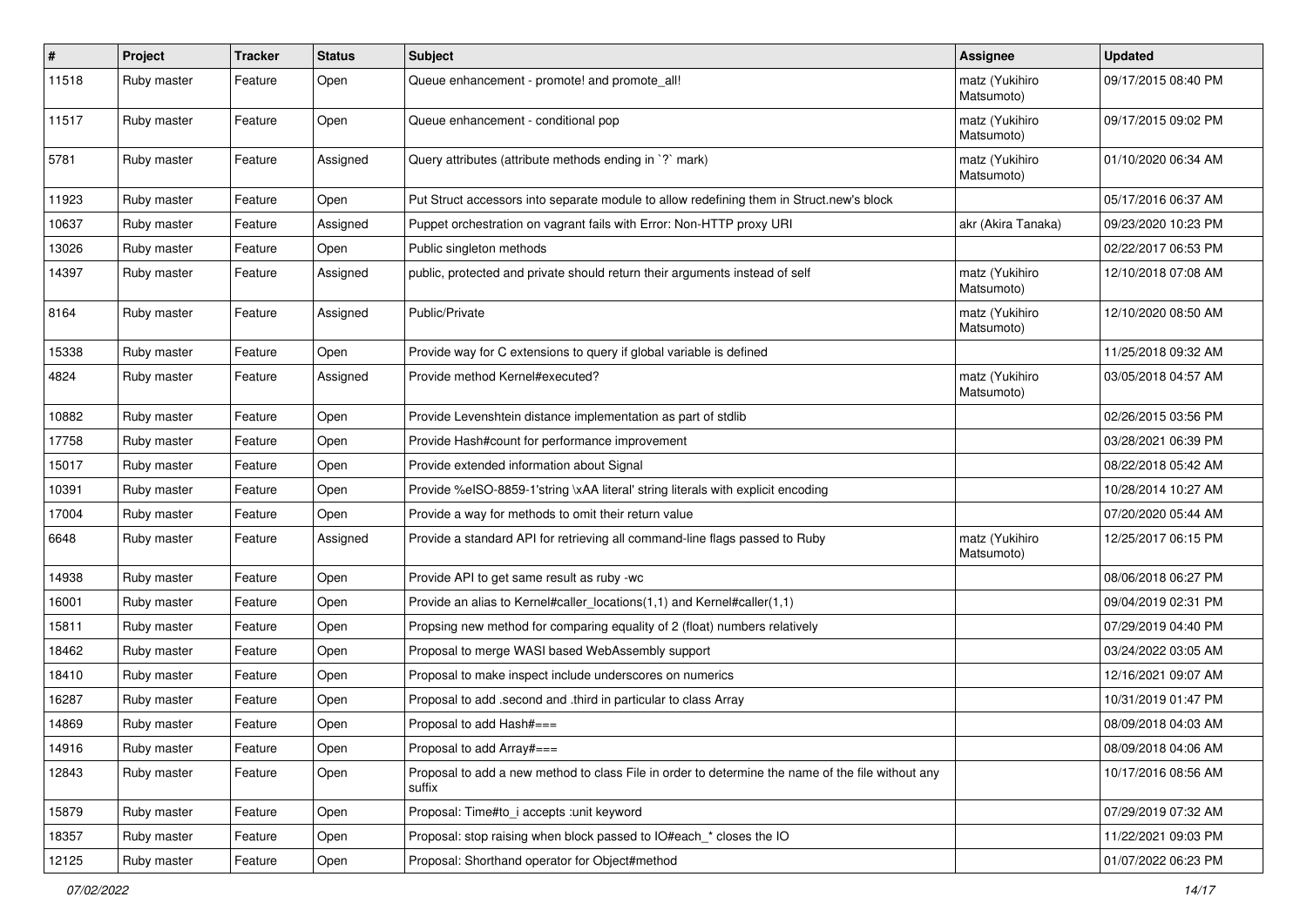| #     | Project     | <b>Tracker</b> | <b>Status</b> | <b>Subject</b>                                                                                                                                            | <b>Assignee</b>              | <b>Updated</b>      |
|-------|-------------|----------------|---------------|-----------------------------------------------------------------------------------------------------------------------------------------------------------|------------------------------|---------------------|
| 16273 | Ruby master | Feature        | Open          | Proposal: Shorthand operator for "#instance_method"                                                                                                       |                              | 01/14/2020 12:24 PM |
| 16341 | Ruby master | Feature        | Open          | Proposal: Set#to_proc and Hash#to_proc                                                                                                                    |                              | 11/12/2019 08:12 PM |
| 17786 | Ruby master | Feature        | Open          | Proposal: new "ends" keyword                                                                                                                              |                              | 04/11/2021 01:40 AM |
| 15580 | Ruby master | Feature        | Open          | Proposal: method addition to class String called .indices (String#indices)                                                                                |                              | 07/29/2020 01:54 AM |
| 11868 | Ruby master | Feature        | Open          | Proposal for RubyVM::InstructionSequence.compile to return an object containing the syntax error<br>information currently written to STDERR               |                              | 04/21/2016 05:49 AM |
| 8271  | Ruby master | Feature        | Assigned      | Proposal for moving to a more visible, formal process for feature requests                                                                                | matz (Yukihiro<br>Matsumoto) | 12/23/2021 11:40 PM |
| 11815 | Ruby master | Feature        | Open          | Proposal for method `Array#difference`                                                                                                                    |                              | 07/20/2020 11:34 PM |
| 11361 | Ruby master | Feature        | Open          | proposal for easy method to nil-guard for generated variable name.                                                                                        |                              | 02/21/2016 12:01 PM |
| 18841 | Ruby master | Feature        | Open          | Proposal: autoload relative                                                                                                                               |                              | 06/19/2022 11:22 PM |
| 17579 | Ruby master | Feature        | Open          | [Proposal] A suggestion for newline-separated shorthand notation, for the creation of Arrays<br>containing strings that may contain '' (space) characters |                              | 01/25/2021 04:33 PM |
| 15864 | Ruby master | Feature        | Open          | Proposal: Add methods to determine if it is an infinite range                                                                                             |                              | 08/22/2019 07:36 AM |
| 10215 | Ruby master | Feature        | Open          | prohibit subclassing for classes without allocator in Ruby                                                                                                |                              | 09/08/2014 07:29 AM |
| 15302 | Ruby master | Feature        | Open          | Proc#with and Proc#by, for partial function application and currying                                                                                      |                              | 11/23/2018 10:16 AM |
| 16461 | Ruby master | Feature        | Assigned      | Proc#using                                                                                                                                                | matz (Yukihiro<br>Matsumoto) | 12/10/2020 09:10 AM |
| 6012  | Ruby master | Feature        | Assigned      | Proc#source location also return the column                                                                                                               | nobu (Nobuyoshi<br>Nakada)   | 02/12/2019 07:49 AM |
| 7082  | Ruby master | Feature        | Open          | Process.kill 0 in windows can return spurious success                                                                                                     |                              | 12/25/2017 06:15 PM |
| 8786  | Ruby master | Feature        | Open          | Process.clock_gettime(:realtime)                                                                                                                          |                              | 08/15/2013 10:33 PM |
| 5007  | Ruby master | Feature        | Assigned      | Proc#call_under: Unifying instance_eval and instance_exec                                                                                                 | matz (Yukihiro<br>Matsumoto) | 04/19/2018 07:57 AM |
| 15477 | Ruby master | Feature        | Open          | Proc#arity returns -1 for composed lambda Procs of known arguments                                                                                        |                              | 03/15/2019 12:39 PM |
| 16752 | Ruby master | Feature        | Open          | :private param for const_set                                                                                                                              |                              | 04/03/2020 12:35 AM |
| 17647 | Ruby master | Feature        | Open          | Print register `r11` on 32-bit ARM Linux                                                                                                                  |                              | 04/30/2021 11:22 AM |
| 18360 | Ruby master | Feature        | Open          | PrettyPrint enhancements                                                                                                                                  |                              | 11/24/2021 12:15 AM |
| 16816 | Ruby master | Feature        | Open          | Prematurely terminated Enumerator should stay terminated                                                                                                  |                              | 04/09/2021 09:24 PM |
| 10343 | Ruby master | Feature        | Open          | Postfix notations for `when` and `else` inside `case` statement                                                                                           |                              | 10/08/2014 05:25 PM |
| 11446 | Ruby master | Feature        | Open          | Possible work around for the requirement to supplying arguments like this: .map(&:method,<br><arguments>)</arguments>                                     |                              | 08/14/2015 04:40 PM |
| 11630 | Ruby master | Feature        | Open          | possibility to serialize Proc or Lambda                                                                                                                   |                              | 11/23/2015 01:34 PM |
| 11700 | Ruby master | Feature        | Open          | positive flags for reverse lookup to socket                                                                                                               |                              | 11/17/2015 02:48 AM |
| 11735 | Ruby master | Feature        | Open          | Porting String#squish and String#squish! from Ruby on Rails' Active Support                                                                               | matz (Yukihiro<br>Matsumoto) | 06/24/2016 08:02 AM |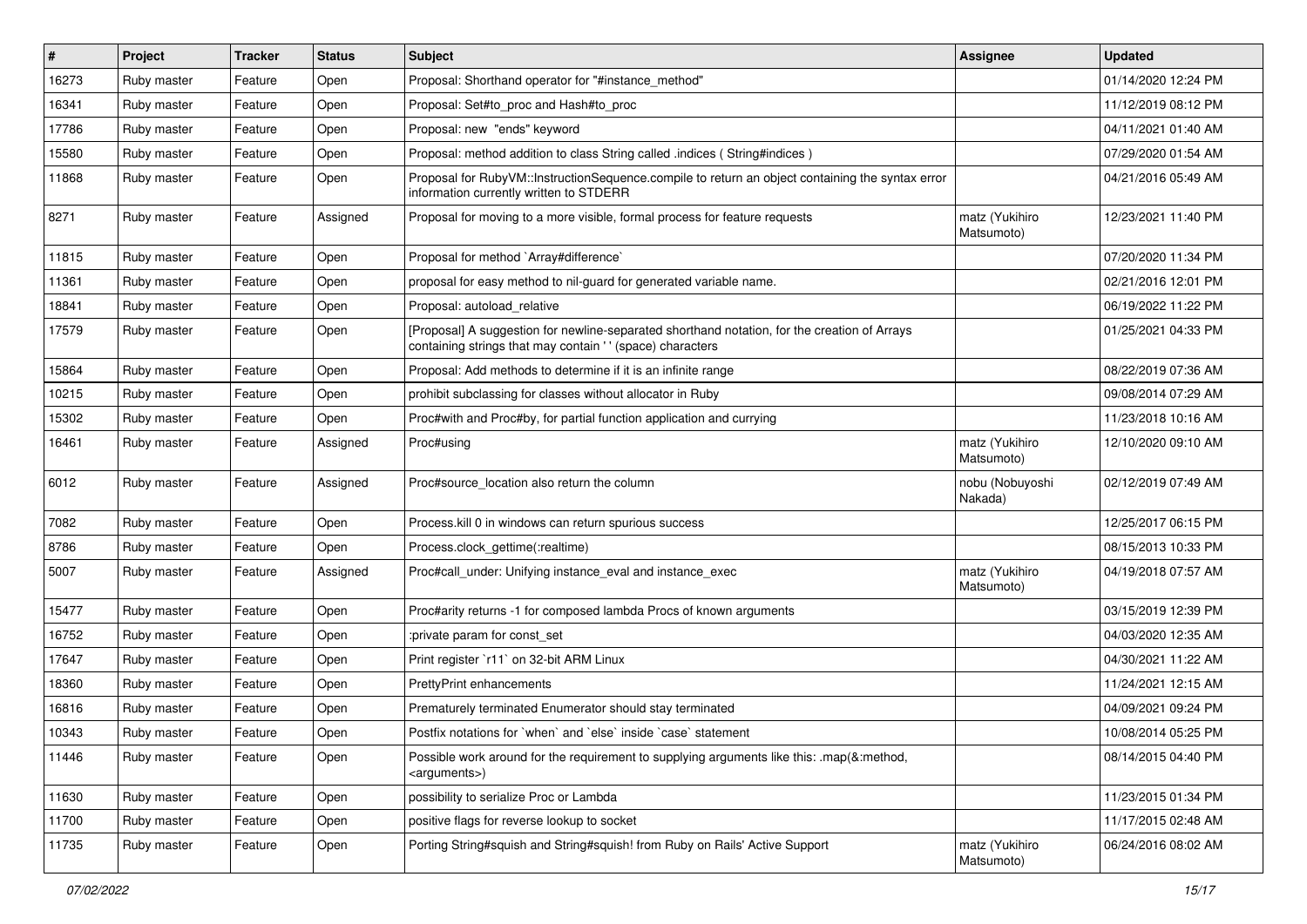| $\vert$ # | Project     | <b>Tracker</b> | <b>Status</b> | <b>Subject</b>                                                                        | Assignee                      | <b>Updated</b>      |
|-----------|-------------|----------------|---------------|---------------------------------------------------------------------------------------|-------------------------------|---------------------|
| 9853      | Ruby master | Feature        | Open          | Please consider quoted generation of hash like in %h( foo bar bee blaa )              |                               | 05/19/2014 04:43 PM |
| 12354     | Ruby master | Feature        | Assigned      | PKey::EC Can't output public key pem when private key exists                          | rhenium (Kazuki<br>Yamaguchi) | 07/24/2019 10:57 PM |
| 10308     | Ruby master | Feature        | Open          | Pipes in Ruby                                                                         |                               | 09/30/2014 11:21 PM |
| 14392     | Ruby master | Feature        | Open          | Pipe operator                                                                         |                               | 12/13/2018 09:51 AM |
| 11100     | Ruby master | Feature        | Open          | Permit multiple captures with String[Regexp, ]                                        |                               | 01/24/2016 08:42 AM |
| 15172     | Ruby master | Feature        | Open          | Performance: create method(s) to mimic __builtin_ctz compiler directive functionality |                               | 12/28/2018 05:11 PM |
| 14574     | Ruby master | Feature        | Open          | percent literals and binary encoding strings                                          |                               | 03/04/2018 07:38 AM |
| 18384     | Ruby master | Feature        | Open          | Pattern Match Object                                                                  |                               | 05/07/2022 06:01 PM |
| 16370     | Ruby master | Feature        | Open          | Pattern matching with variable assignment (the priority of `in` operator)             |                               | 11/27/2019 01:55 PM |
| 15918     | Ruby master | Feature        | Open          | Pattern matching for Set                                                              | ktsj (Kazuki Tsujimoto)       | 07/29/2019 08:12 AM |
| 18583     | Ruby master | Feature        | Open          | Pattern-matching: API for custom unpacking strategies?                                |                               | 03/17/2022 01:10 PM |
| 14715     | Ruby master | Feature        | Open          | Pathname#== should compare by #realpath instead of #to_s                              |                               | 08/26/2019 07:38 PM |
| 7412      | Ruby master | Feature        | Assigned      | Pathname#relative_path_from does not support mixed directory separators on windows    | akr (Akira Tanaka)            | 01/05/2018 09:00 PM |
| 10370     | Ruby master | Feature        | Open          | [PATCH] We don't need to check whether rb_block_call exists                           |                               | 01/29/2019 06:46 PM |
| 11634     | Ruby master | Feature        | Open          | [PATCH] variable.c (rb_global_tbl): convert to id_table                               |                               | 10/29/2015 08:11 PM |
| 11299     | Ruby master | Feature        | Open          | [PATCH] use Array instead of custom struct for generic ivars                          | normalperson (Eric<br>Wong)   | 06/24/2015 12:38 AM |
| 15350     | Ruby master | Feature        | Open          | [PATCH] thread_sync.c (queue_sleep): remove deadlock checking                         |                               | 12/05/2018 08:42 AM |
| 14851     | Ruby master | Feature        | Open          | [PATCH] thread_pthread.c: remove non-sleepy timer thread implementation               |                               | 07/19/2021 05:23 AM |
| 13514     | Ruby master | Feature        | Open          | [PATCH] thread_pthread.c (native_sleep): preserve old unblock function                |                               | 07/27/2021 11:41 AM |
| 15239     | Ruby master | Feature        | Assigned      | [patch] test-spec win32ole                                                            | suke (Masaki Suketa)          | 12/29/2019 01:04 PM |
| 14759     | Ruby master | Feature        | Open          | [PATCH] set M_ARENA_MAX for glibc malloc                                              |                               | 03/15/2019 06:54 AM |
| 2294      | Ruby master | Feature        | Assigned      | [PATCH] ruby_bind_stack() to embed Ruby in coroutine                                  | ko1 (Koichi Sasada)           | 01/05/2018 09:00 PM |
| 10459     | Ruby master | Feature        | Assigned      | [PATCH] rfc3339 method for Time                                                       | akr (Akira Tanaka)            | 05/21/2015 08:14 AM |
| 14153     | Ruby master | Feature        | Open          | [PATCH] resurrection of # -*- warn_past_scope: true -*-                               |                               | 12/26/2017 08:53 AM |
| 11710     | Ruby master | Feature        | Open          | [PATCH] Replace Set#merge with Set#merge! and make Set#merge non-mutating.            | knu (Akinori MUSHA)           | 11/18/2015 07:28 PM |
| 13245     | Ruby master | Feature        | Open          | [PATCH] reject inter-thread TLS modification                                          |                               | 09/12/2017 12:54 PM |
| 11796     | Ruby master | Feature        | Open          | [PATCH] Refactor reduce call get_stat()                                               |                               | 12/09/2015 02:33 PM |
| 11431     | Ruby master | Feature        | Open          | [PATCH] rb_parser_compile_*: remove volatile arg                                      |                               | 07/27/2021 07:27 AM |
| 13103     | Ruby master | Feature        | Open          | [PATCH] random.c: use "__NR_" syscall prefix on Linux (instead of "SYS_")             |                               | 01/11/2017 10:51 PM |
| 10423     | Ruby master | Feature        | Open          | [PATCH] opt str lit*: avoid literal string allocations                                | ko1 (Koichi Sasada)           | 01/05/2018 09:01 PM |
| 8460      | Ruby master | Feature        | Assigned      | PATCH: optparse: add keep_unknown option                                              | nobu (Nobuyoshi<br>Nakada)    | 05/27/2021 10:07 PM |